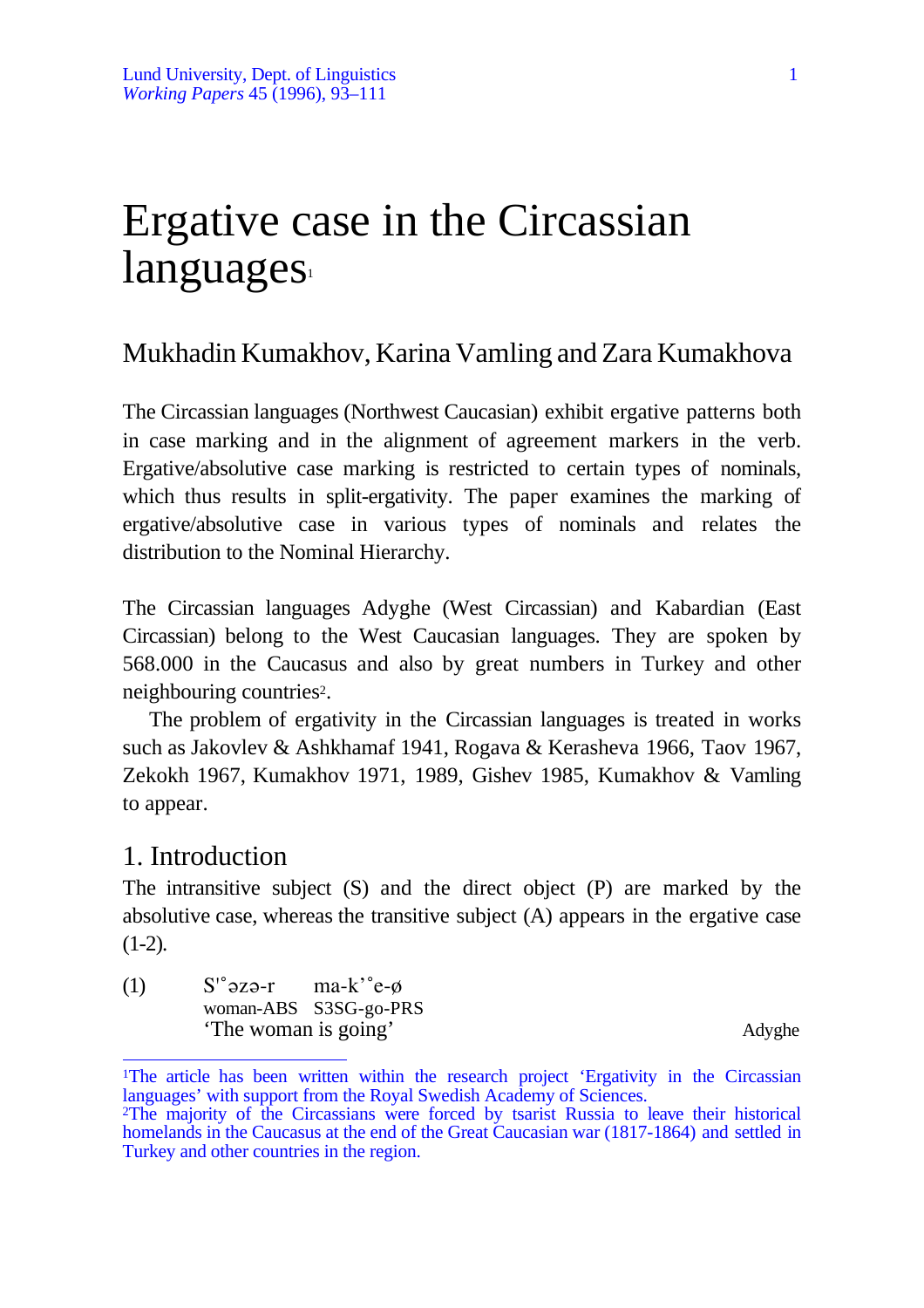(2)  $L' \partial -m$  s<sup>'°</sup> $\partial Z \partial -r$   $\phi -\partial -eV' \partial -V$ man-ERG woman-ABS O3SG-S3SG-see-PF 'The man saw the woman' Adyghe

In the Circassian languages ergative patterns are found not only in nouns and pronouns but also in verbs, that include agreement markers of subject and objects. Two sets of agreement prefixes are distinguished. The (S/P) set appears in initial position in the verb complex (3), whereas the (A) prefixes (4- 5) are found in non-initial position (second, third etc. depending on the valency of the verb).

| (3) | $s \partial k$ °'e- $\check{s}$ 't<br>S1SG-go-FUT<br>'I will go'                     | (4) | $wə-s-hə-š't$<br>O2SG-S1SG-carry-FUT<br>'I will carry you' |        |
|-----|--------------------------------------------------------------------------------------|-----|------------------------------------------------------------|--------|
| (5) | $W$ -je-s-tə- $\check{s}$ 't<br>O2SG-IO3SG-S1SG-give-FUT<br>'I will give you to him' |     |                                                            | Adyghe |

The related Northwest Caucasian languages Abaza and Abkhaz are similar to the Circassian languages in that they show ergative-absolutive alignment of subject-object agreement prefixes, but differ in that there is no ergativeabsolutive case marking. In the Circassian languages ergative-absolutive case marking is developing, as will be illustrated with respect to different types of nominals in the two languages.

In this article, we will limit ourselves to ergative marking on nouns and pronouns.

## 2. The ergative case

*2.1 The ergative case: the noun*

Nouns in the ergative case are marked by the suffix -*m*, as shown in (6-7).

| (6) | $Ps'as'e-m$ pismo-r $\emptyset$ -a-t $\chi$ a-y                    |
|-----|--------------------------------------------------------------------|
|     | girl-ERG letter-ABS O3SG-S3SG-write-PF                             |
|     | 'The girl wrote the letter' Adyghe                                 |
| (7) | $S'ak^{\circ}$ 'e-m dəy $\degree$ əz'ə-r $\emptyset$ -jə-wəč'-a-s' |
|     | hunter-ERG wolf-ABS O3SG-S3SG-kill-PF-ASSRT                        |
|     | 'The hunter killed the wolf'                                       |

Kabardian marks the plural by the suffix  $-\chi e$ , which precedes the case marker:

(8) F $\alpha$ - $\chi$ e-m bostej- $\chi$ e-r  $\phi$ -ja-d $\alpha$ -r woman-PL-ERG dress-PL-ABS O3-S3PL-sew-PRS 'The women are sewing the dresses' Kabardian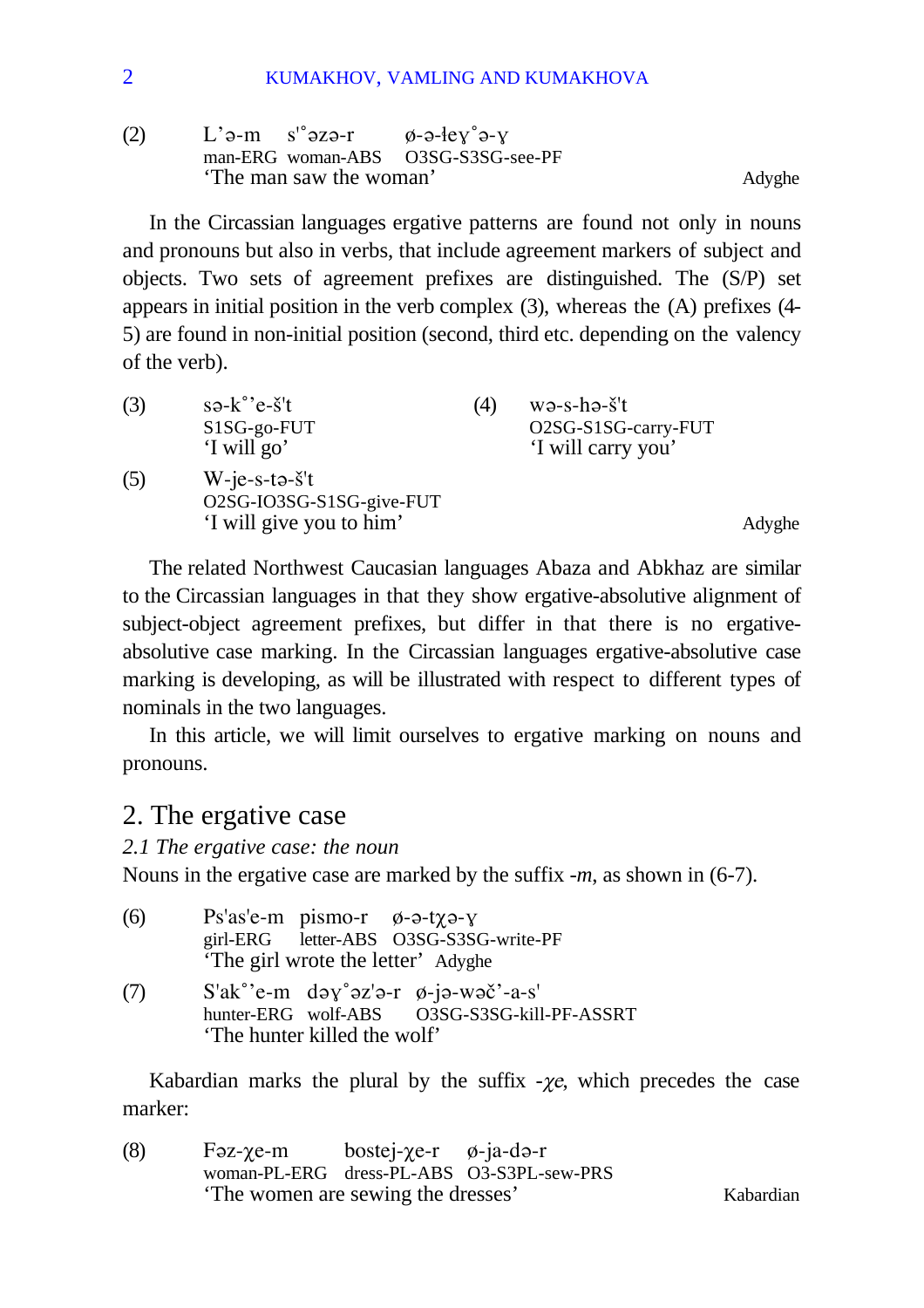In Adyghe, plural may be expressed by different markers:  $-me$ ,  $-ye$ -m,  $-ye$ me, as illustrated in (9).

(9) Hač'e-m-e (- $\chi$ e-m / - $\chi$ e-m-e) lə-r  $\phi$ -a-š $\chi$ ə- $\chi$ guest-ERG-PL (-PL-ERG / -PL-ERG-PL) meat-ABS O3SG-S3PL-eat-PF 'The guests ate the meat' Adyghe

In the sequence *-* $\chi$ e-m-e two plural markers are found: the ordinary plural marker  $-\gamma e$  and the specific ergative plural marker  $-e$ . The variant  $-m-e$ , that consists of the ergative singular -*m* and the ergative plural -*e,* is older than the variants - $\chi$ e-m, - $\chi$ e-m-e.

#### *2.2 The ergative case: demonstrative pronouns*

The ergative case of demonstrative pronouns<sup>3</sup> (used in the function of third person personal pronouns as well) is marked by the suffixes *-*ß' in Adyghe and *-b* $\varphi$  in Kabardian (10a-b).

|  |                                       | (10) a. A- $\check{\mathbf{s}}'$ $\check{\mathbf{c}}'$ as $\mathbf{g}^{\circ}$ a-r $\mathbf{g}$ -je-z' $\mathbf{e}$ - $\mathbf{g}$ |           |
|--|---------------------------------------|------------------------------------------------------------------------------------------------------------------------------------|-----------|
|  |                                       | he-ERG ground-ABS O3SG-S3SG-plough-PRS                                                                                             |           |
|  | 'He ploughs the ground'               |                                                                                                                                    | Adyghe    |
|  | b. A-bə wəne-r $\phi$ -je-s''- $\phi$ |                                                                                                                                    |           |
|  |                                       | he-ERG house-ABS O3SG-S3SG-do-PRS                                                                                                  |           |
|  | 'He builds the house'                 |                                                                                                                                    | Kabardian |

Two markers of ergative case may appear together on demonstrative pronouns, thus resulting in double marking. In (11) the ergative suffix used for nouns -m has been added to the ergative suffix of the demonstrative pronoun  $-ba$ .

| (11) |                        | $A-ba-m$ (ma-ba-m, mo-ba-m) bzez'ej-r<br>he-ERG-ERG (this-ERG-ERG, that-ERG-ERG) fish-ABS |  |           |
|------|------------------------|-------------------------------------------------------------------------------------------|--|-----------|
|      | $\phi$ -q'-i-wbəd-a-s' |                                                                                           |  |           |
|      |                        | O3SG-OR-S3SG-catch-PF-ASSRT                                                               |  |           |
|      |                        | 'He (this one, that one) caught the fish'                                                 |  | Kabardian |

It does occur that the ergative case of demonstrative pronouns is formed by -*m* in analogy with the ergative case of nouns, cf. example (12) from Kuasheva 1969.

 $\overline{a}$ 3When the demonstrative pronoun is used attributively, the case marker is not attached to it but is found in the final position of the NP, which is the usual position of case and number markers.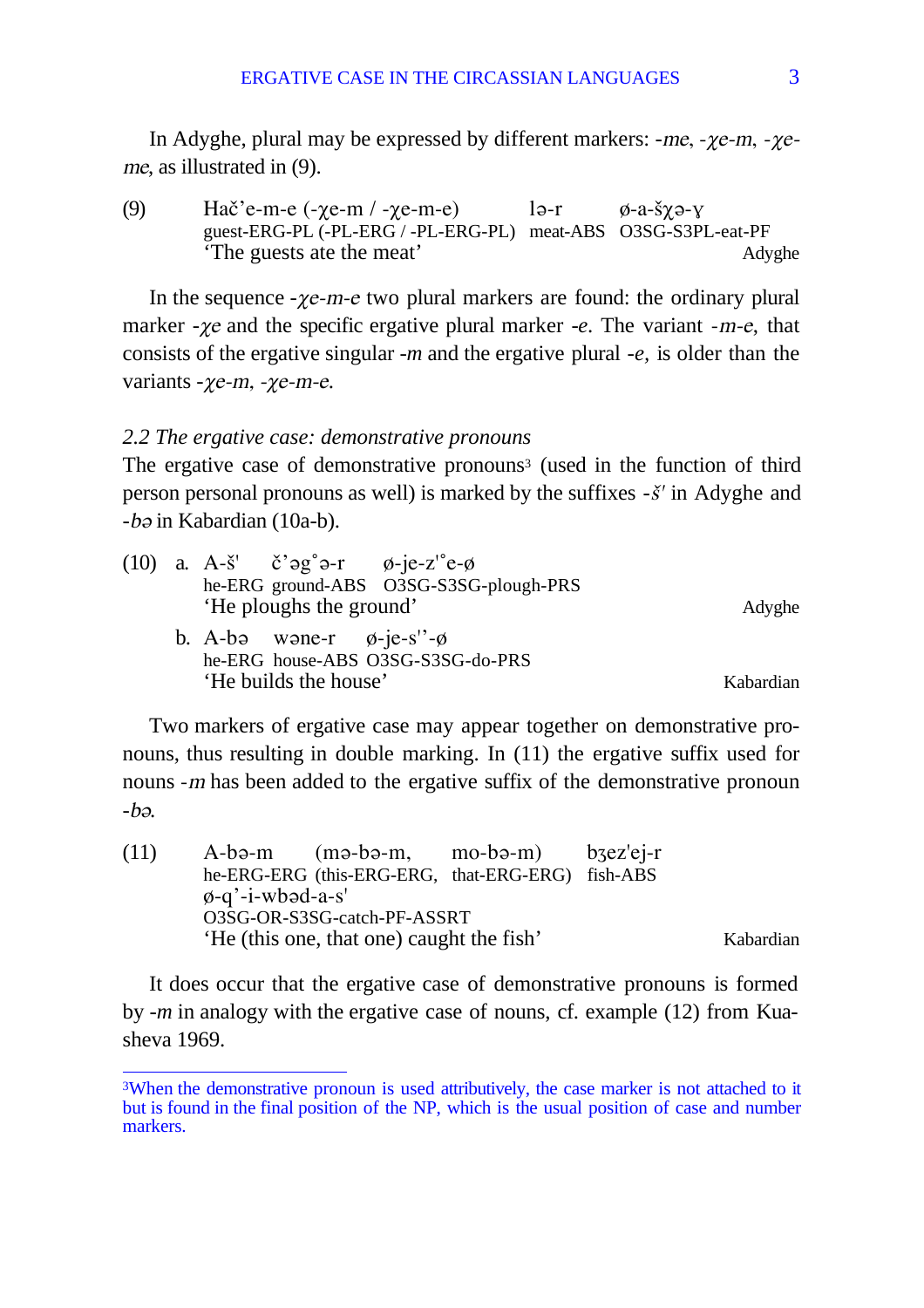(12)  $A-m$ ,  $\phi$ -s- $\frac{1}{2}\phi$ - $\phi$ -wre, Terk he-ERG O3SG-S1SG-see-PRS-GER Terek  $\phi$ -q' $\theta$ -z $\theta$ -ri-nek''-a-s' O3SG-OR-REFL-S3SG-leave-PF-ASSRT 'He, I saw it, left Terek behind him' Kabardian

The plural of the ergative case is formed in different ways in Kabardian: by adding  $- \chi e$ -m [-PL-ERG] directly to the stem or to the ergative case  $- b \rho$ .

(13)  $A-\gamma e-m$  (=a-bə- $\gamma e-m$ ) a-r  $\phi$ -ja-h- $\phi$ he-PL-ERG (=he-ERG-PL-ERG) he-ABS O3SG-S3PL-carry-PRS 'They carry him' Kabardian

In Adyghe, the formation of the ergative case of demonstrative pronouns is even more complex. Among the four alternatives given in  $(14)$ , - $\chi$ e-m and - $\chi$ e-m-e are found in standard Adyghe, whereas the others are local (dialectal) forms (Kerasheva 1957).

(14)  $A-\gamma e-m$  (=a- $\gamma e-m-e$ , a-r- $\gamma e-m-e$ , a- $\gamma e-m-e$ , he-PL-ERG (=he-PL-ERG-PL he-ABS-PL-ERG-PL he-ERG-PL-ERG-PL,  $a-\tilde{s}'-m-e$ ) č $\tilde{\sigma}g-\chi e-r$  ø-a- $\chi e-t'$  as  $\sigma-\chi e-r$  he-ERG-ERG-PL) tree-PL-ABS O3PL-S3PL-CAUS-plant-PF-PL 'They planted trees' Adyghe

#### *2.3 No opposition in number in the ergative case*

The ergative case -*m* may be neutral with respect to opposition in number. As shown in (15) the subject marker of third person singular  $-i\sigma$  and third person plural -*ja* may both agree with a subject marked by the ergative suffix -*m.* Such undifferentiated use of the ergative case is characteristic of nouns and pronouns having a collective meaning.

(15) Də $y^{\circ}$ əz'ə-m a-r  $\phi$ -jə- $\gamma$ -a-s' wolf-ERG he-ABS O3SG-S3SG-eat-PF-ASSRT  $\phi$ -ja-š $\chi$ -a-s' O3SG-S3PL-eat-PF-ASSRT a. 'The wolf ate him' b. The wolfs ate him' Kabardian

The subject  $ze\check{c}$ 'e-m 'all, everybody' in the ergative case in (16) belongs to pluralia tantum, as it is represented by the third person plural subject agreement. It is not possible to use the ergative plural on the nominal in (16), as is found in (17).

(16) Zeč'e-m a-r f' $\partial w$ e  $\phi$ -ja- $\partial y$ °- $\phi$ all-ERG he-ABS well O3SG-S3PL-see-PRS 'Everybody loves him' Kabardian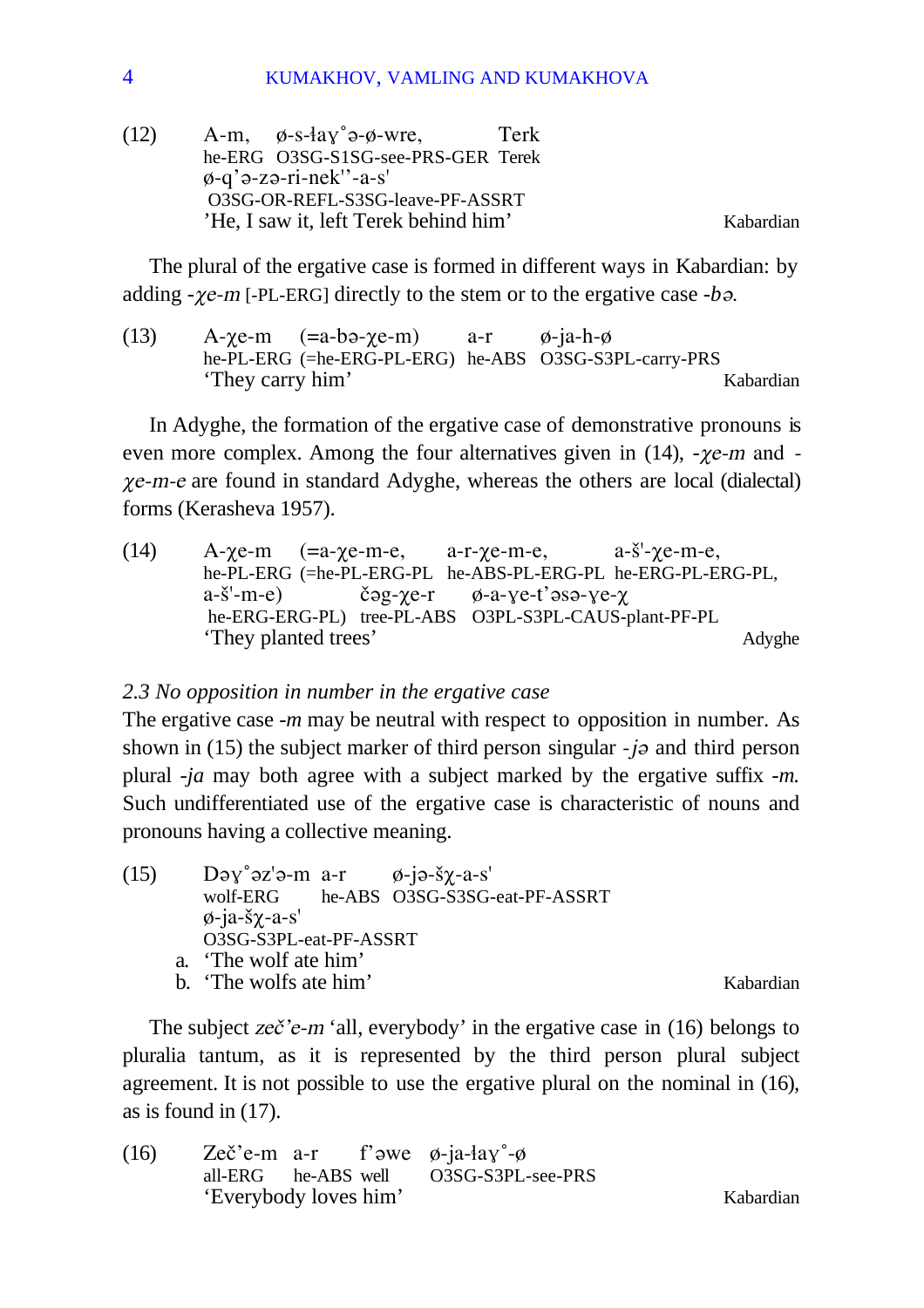(17) Də $y^{\circ}$ əz'- $\chi$ e-m a-r  $\phi$ -ja- $\chi$ -a-s' wolf-PL-ERG he-ABS O3SG-S3PL-eat-PF-ASSRT The wolfs ate him' Kabardian

Adyghe differs from Kabardian (16) in marking the plural of the ergative zeč'e-m-e [all-ERG-PL] 'everybody', as shown in example (18).

(18)  $Zeč'e-me$  maš' $e-\chi e-r$   $\phi$ -a-š' $efo-\chi e-\chi$ <br>all-ERG-PL car-PL-ABS O3PL-S3PL-buyall-ERG-PL car-PL-ABS O3PL-S3PL-buy-PF-PL 'Everybody bought a car' Adyghe

#### *2.4 Ergative and absolutive, definite and indefinite form*

The ergative-absolutive is closely related to the opposition definite-indefinite. The suffixes used for marking the ergative and absolutive cases also have the definite function. The ergative and absolutive suffixes may alternate with zero marking when A (19), S (20) or P (21) is indefinite.

| (19) | Ps'as'e-m $(\emptyset)$<br>'The/a girl will not do it'                                     | mə-r                | $\phi$ -ə- $\check{\sigma}$ 'e-ne-p<br>girl-ERG.DEF (INDEF) it/that.one-ABS O3SG-S3SG-do-FUT-NEG |                  |
|------|--------------------------------------------------------------------------------------------|---------------------|--------------------------------------------------------------------------------------------------|------------------|
| (20) | Ps'as'e-r $(\emptyset)$<br>girl-ABS.DEF (ABS.INDEF) O3SG-go-PRS<br>'The/a girl is walking' | $ma-k^{\circ}$ 'e-ø |                                                                                                  | Adyghe<br>Adyghe |
| (21) | We ps'as'e-r $(\phi)$<br>you girl-ABS.DEF (ABS.INDEF)<br>'You see the/a girl'              |                     | $\phi$ -we-ley° $\phi$ - $\phi$<br>O3SG-S2SG-DYN-see-PRS                                         | Adyghe           |

An important difference between Adyghe and Kabardian is that the alternation between definite-indefinite in A (19) is not characteristic of Kabardian. In this language the suffix -*m* marks ergative case and only very rarely alternates with zero (i.e. marking indefiniteness).

In oblique functions (cf. 2.5), the alternation between overt marking and zero is found in both languages.

The relation between the ergative-absolutive cases and the marking of definite-indefinite is asymmetrical. This is particularly clear in the plural, where no alternation with zero (i.e. marking indefiniteness) is allowed. Marking of definiteness-indefiniteness is thus only found in the singular.

| (22) | Ps'as'e- $\chi$ e-m $(*-\emptyset)$ mə-r<br>$\varphi$ -a- $\check{s}$ 'ə-ne-p              |        |
|------|--------------------------------------------------------------------------------------------|--------|
|      | O3SG-S3PL-do-FUT-NEG<br>$girl-PL-ERG$<br>it/that-ABS                                       |        |
|      | 'The girls will not do it'                                                                 | Adyghe |
| (23) | We ps'as'e- $\chi$ e-r (*- $\phi$ ) $\phi$ -we- $\frac{1}{2}$ ev° $\phi$ - $\phi$ - $\chi$ |        |
|      | O3PL-S2SG-see-PRS-PL<br>you girl-PL-ABS                                                    |        |
|      | 'You see the girls'                                                                        | Adyghe |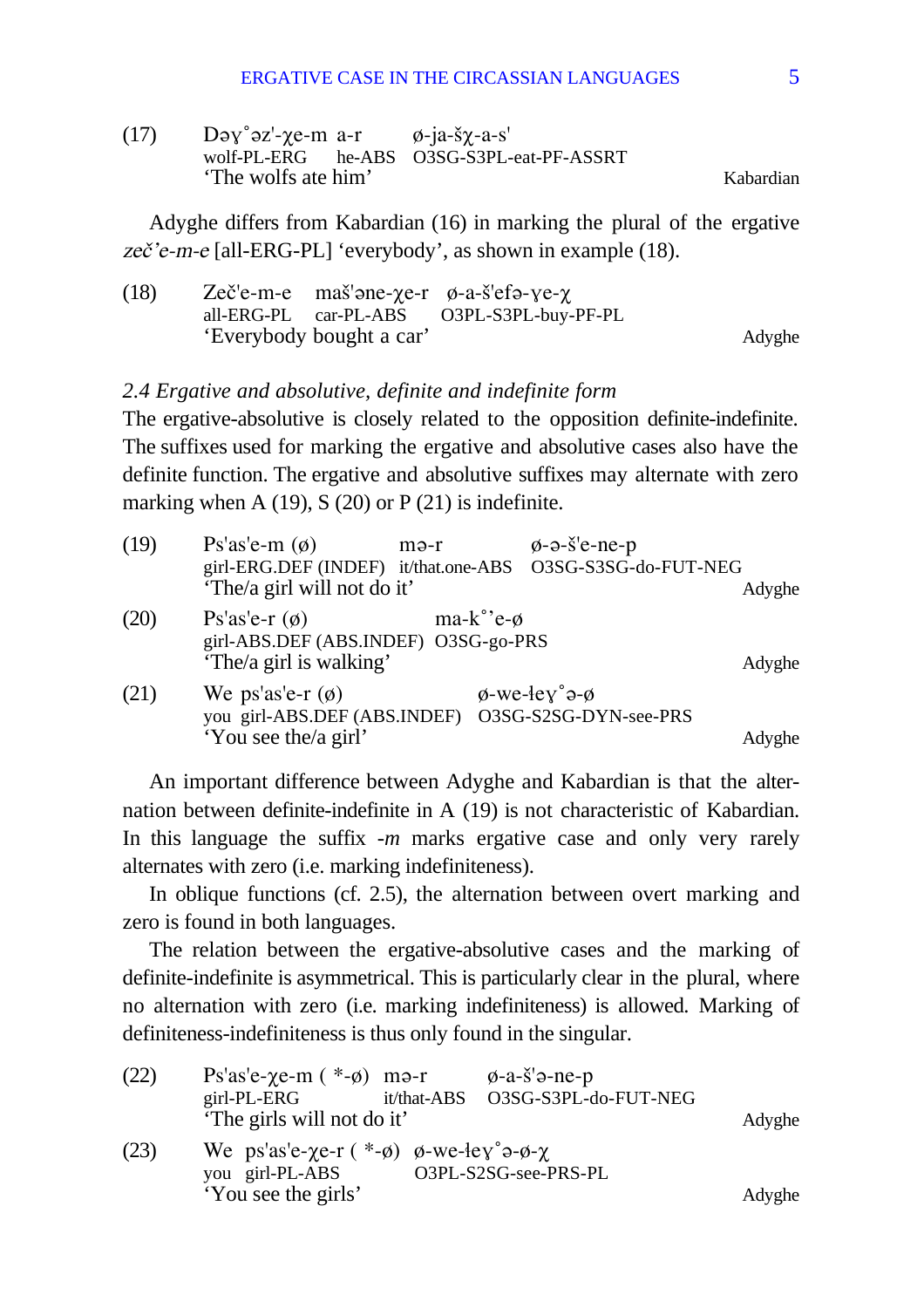(24) Ps'as'e- $\gamma$ e-r (\*- $\phi$ ) ma-k°'e- $\phi$ - $\gamma$ girl-PL-DEF.ABS (-INDEF) S3PL-go-PRS-PL 'The girls are walking' Adyghe

Not all nouns and pronouns that may be marked for ergative-absolutive case differentiate definite and indefinite forms. Examples are Ad. taye, Kab. dəye 'sun', Ad., Kab. maze 'moon', yatye 'spring', Ad.  $\check{c}$ 'əmaf, Kab. s'' *may* ° e 'winter'. Abstract nouns like Ad., Kab. nas *p* 'happiness', l'*aye* 'courage, bravery' can be used in S (25) or P (26) function with the marker -*r* or without it, with no difference in meaning.

(25) S'' $\partial$ ma $\gamma$ °e (-r)  $\phi$ -q'e-k°'-a-s' winter (-ABS) S3SG-OR-go-PF-ASSRT 'Winter has come' and the set of the Kabardian Kabardian

(26) Dəye (-r)  $\phi$ -s-o- $\frac{1}{2}a\gamma^{\circ}$ - $\phi$ sun (-ABS) O3SG-S1SG-DYN-see-PRS 'I see the sun' Kabardian

However, these nouns may not be used in A function without the ergative marker -*m* (27).

| (27) | Dəye-m $(*$ dəye- $\emptyset)$ wəne-r $\emptyset$ -je-ye-ne $\chi^{\circ}$ - $\emptyset$ |                                    |           |
|------|------------------------------------------------------------------------------------------|------------------------------------|-----------|
|      | $sun-ERG$                                                                                | house-ABS 03SG-S3SG-CAUS-light-PRS |           |
|      | The sun lights the house'                                                                |                                    | Kabardian |

When combining with the instrumental case, the suffix -*m* also marks definiteness.

| (28) | Se mə-r                   | $se-m-{\check{c}}$ 'e | $\emptyset$ -S-O-S''-Ø                            |           |
|------|---------------------------|-----------------------|---------------------------------------------------|-----------|
|      |                           |                       | I it/that-ABS knife-DEF-INST O3SG-S3SG-DYN-do-PRS |           |
|      | 'I did it with the knife' |                       |                                                   | Kabardian |

When the suffix -*m* occurs together with the instrumental marker, it may freely alternate with zero (29), expressing indefiniteness (but only in the singular).

(29) Se m $\varphi$ -r se-  $\varphi$ -č'e (se- $\chi$ e-m-č'e, I it/that-ABS knife-INDEF-INST knife-PL-DEF-INST  $*$ se- $\gamma$ e- $\phi$ -č'e)  $\qquad \qquad \phi$ -s-o-s''- $\phi$ \*knife-PL-INDEF-INST) O3SG-S1SG-DYN-do-PRS 'I do it with a knife / the knives' Kabardian

In the coordinative form the suffix -*m* occurs also on S and P. Here, -*m* marks definiteness (cf. 3.7 below, 'The coordinative form').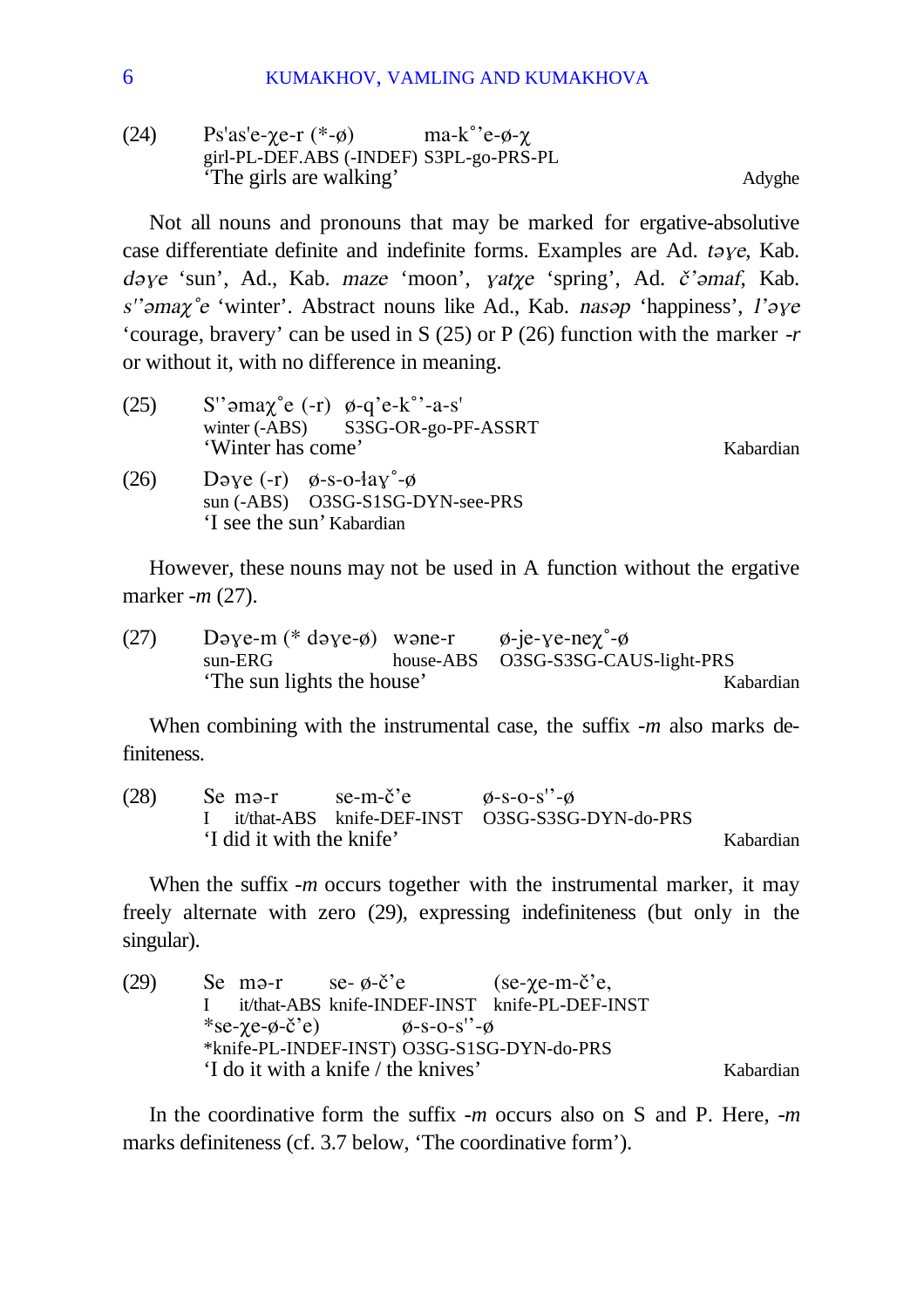#### *2.5 The oblique ergative*

The ergative case in the Circassian languages, as in some other Caucasian languages (Topuria 1995), is also found in oblique functions. The suffix -*m* marks not only A but is also found in dative (30), locative (31), directional (32) and other functions.

| (30) | $L'$ ə-m txələ-r fəzə-m $\emptyset$ -jə-ri-t-a-s'<br>man-ERG book-ABS woman-OERG O3SG-OO3SG-S3SG-give-PF-ASSRT                                |           |
|------|-----------------------------------------------------------------------------------------------------------------------------------------------|-----------|
|      | 'The man gave the book to the woman'                                                                                                          | Kabardian |
| (31) | We $\chi$ ame- $\chi$ e-m w-a- $\chi$ e-s- $\phi$ -s'<br>you stranger-PL-OERG S2SG-O3PL-LOC-sit-PRS-ASSRT<br>'You are living among strangers' | Kabardian |
| (32) | Se wone-m $s-\phi$ -i-ha- $y$<br>house-OERG_O1SG-OO3SG-LOC-enter-PF<br>'I entered the house'                                                  | Adyghe    |

This may also be shown for the personal/demonstrative pronouns with the markers -*š'* (Ad.), -*b* $\varphi$  (Kab.) (33a-b).

|  |                         |                                         | (33) a. We a-r $a-\tilde{s}'$ $\phi$ -je-p-ta-y |           |
|--|-------------------------|-----------------------------------------|-------------------------------------------------|-----------|
|  |                         |                                         | you he-ABS it/he-OERG O3SG-IO3SG-S2SG-give-PF   |           |
|  | 'You gave it to him'    |                                         |                                                 | Adyghe    |
|  |                         | b. Fe a-bə fə- $\phi$ -te-s- $\phi$ -s' |                                                 |           |
|  |                         |                                         | you he-OERG S2PL-OO3SG-LOC-sit-PRS-ASSRT        |           |
|  | 'You are sitting on it' |                                         |                                                 | Kabardian |
|  |                         |                                         |                                                 |           |

# 3. Split ergative marking

The ergative and absolutive cases are not realised on all nominals. Below we examine nominals that do not show the ergative-absolutive opposition: personal, interrogative and determinative pronouns and proper nouns.

## *3.1 Personal pronouns*

Personal pronouns in the first and second persons (singular and plural) do not differentiate the ergative and absolutive cases. Both as A, P (34) and S (35) they appear in the same zero form.

| (34) | Se we we-se-ha- $\phi$<br>I you O2SG-S1SG-DYN.carry-PRS<br>'I carry you' | Adyghe |
|------|--------------------------------------------------------------------------|--------|
| (35) | Se $se-če-\emptyset$<br>S1SG-DYN.run-PRS<br>'I run'                      | Adyghe |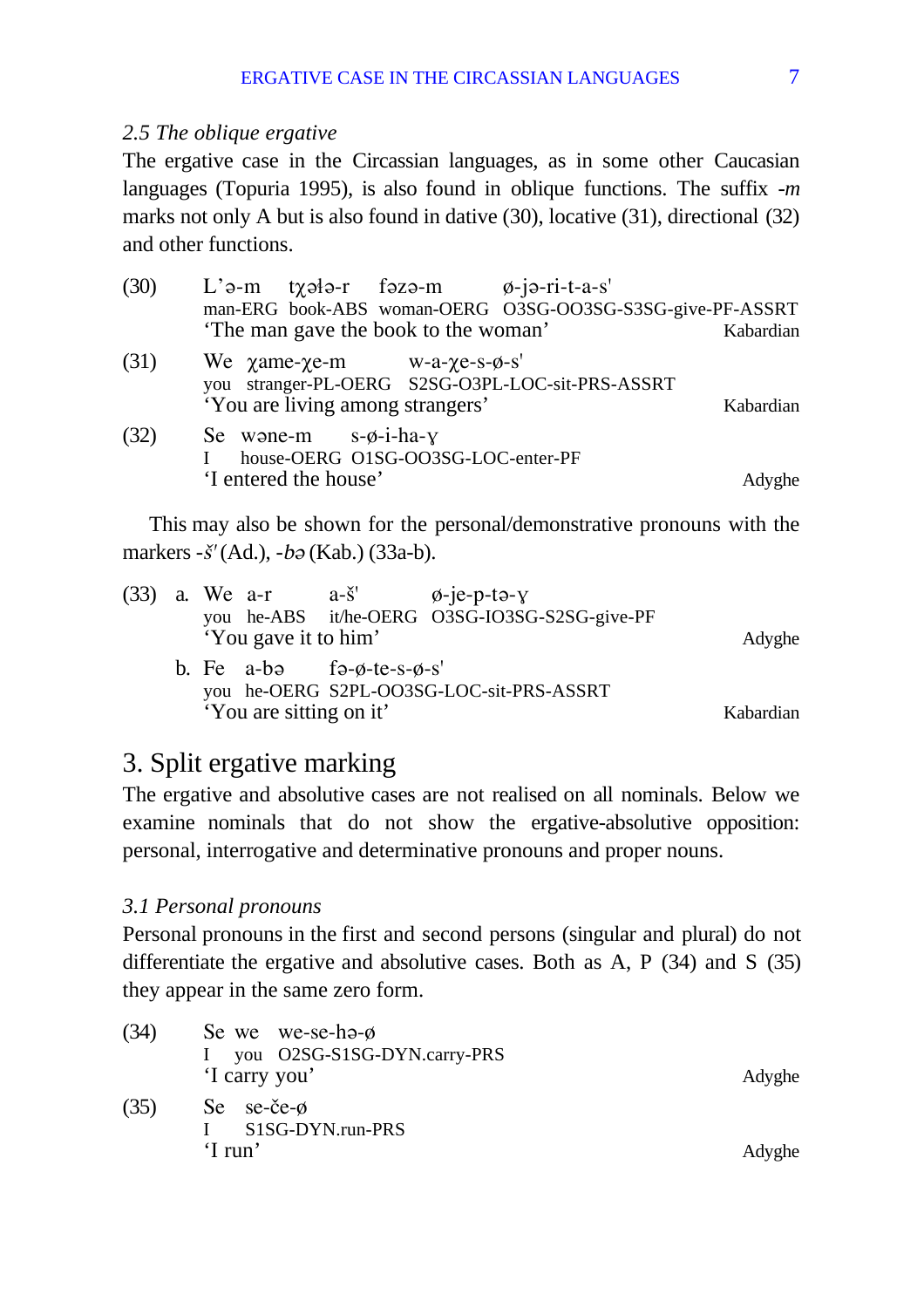If the personal pronoun is used with the determinative pronoun  $d$ *ade* 'self' a marker shows up. However, there is no ergative-absolutive opposition as the suffix  $-r$  is used in all three functions: A (36), P (37) and S (38).

| (36) | $Fe-r$<br>'You made the shirt yourself' | $d$ əde-m $\zeta$ ane-r $\phi$ -v-d-a-s'                                                 | you-(ABS) self-ERG shirt-ABS O3SG-S2PL-sew-PF-ASSRT | Kabardian |
|------|-----------------------------------------|------------------------------------------------------------------------------------------|-----------------------------------------------------|-----------|
| (37) | $We-r$<br>'I saw you (yourselves)'      | $d$ əde-r $\emptyset$ -s-ley°-a-s'                                                       | you-(ABS) self-ABS O3SG-S1SG-see-PF-ASSRT           | Kabardian |
| (38) | $De-r$<br>'We (ourselves) are working'  | $d$ and $e$ -r $d$ -o- $\frac{1}{2}$ az'e- $\phi$<br>we-(ABS) self-ABS S1PL-DYN-work-PRS |                                                     | Kabardian |

#### *3.2 Interrogative pronouns*

The interrogative pronoun  $\chi$ et 'who' shows no case marking. It appears in the same form in A (39a), P (b) and S (c).

|  | (39) a. $\chi$ et $\phi$ -q'-i-s'e $\chi$ °-a mə t $\chi$ ələ-r?<br>who O3SG-OR-S3SG-buy-PF this book-ABS |           |
|--|-----------------------------------------------------------------------------------------------------------|-----------|
|  | 'Who bought this book?'                                                                                   | Kabardian |
|  | b. hes"e-m $\chi$ et $\varphi$ -jə-ley"-a?<br>guest-ERG who O3SG-S3SG-see-PF<br>'Whom did the guest see?' | Kabardian |
|  | c. $\chi$ et $\phi$ -q'a-k°'e- $\phi$ -r?<br>who S3SG-OR-go-PRS-ABS<br>'Who is coming (this way)?'        | Kabardian |

The interrogative pronoun Ad. sad, Kab. sat 'what' differs from  $\chi$ et 'who' in that marking may (40) or may not appear (41a-c).

| (40) | Sədə-m wə-qə- $\phi$ -hə- $\gamma$ ?<br>what-ERG O2SG-OR-S3SG-bring-PF<br>'What has brought you here?'    | Adyghe |
|------|-----------------------------------------------------------------------------------------------------------|--------|
|      | $(41)$ a. Sad wa-za-ya-y-re-r?<br>what O2SG-REFL-CAUS-weep-PART.PRS-ABS<br>'What is making you weep?'     | Adyghe |
|      | b. Sad $\phi$ -qa-we-x°al'a-ye-r?<br>what S3SG-OR-OO2SG-happen-PART.PF-ABS<br>'What has happened to you?' | Adyghe |
|      | c. Səd $\varphi$ -p'-s''e-s't<br>what O3SG-S2SG-do-FUT2<br>'What will you do?'                            | Advghe |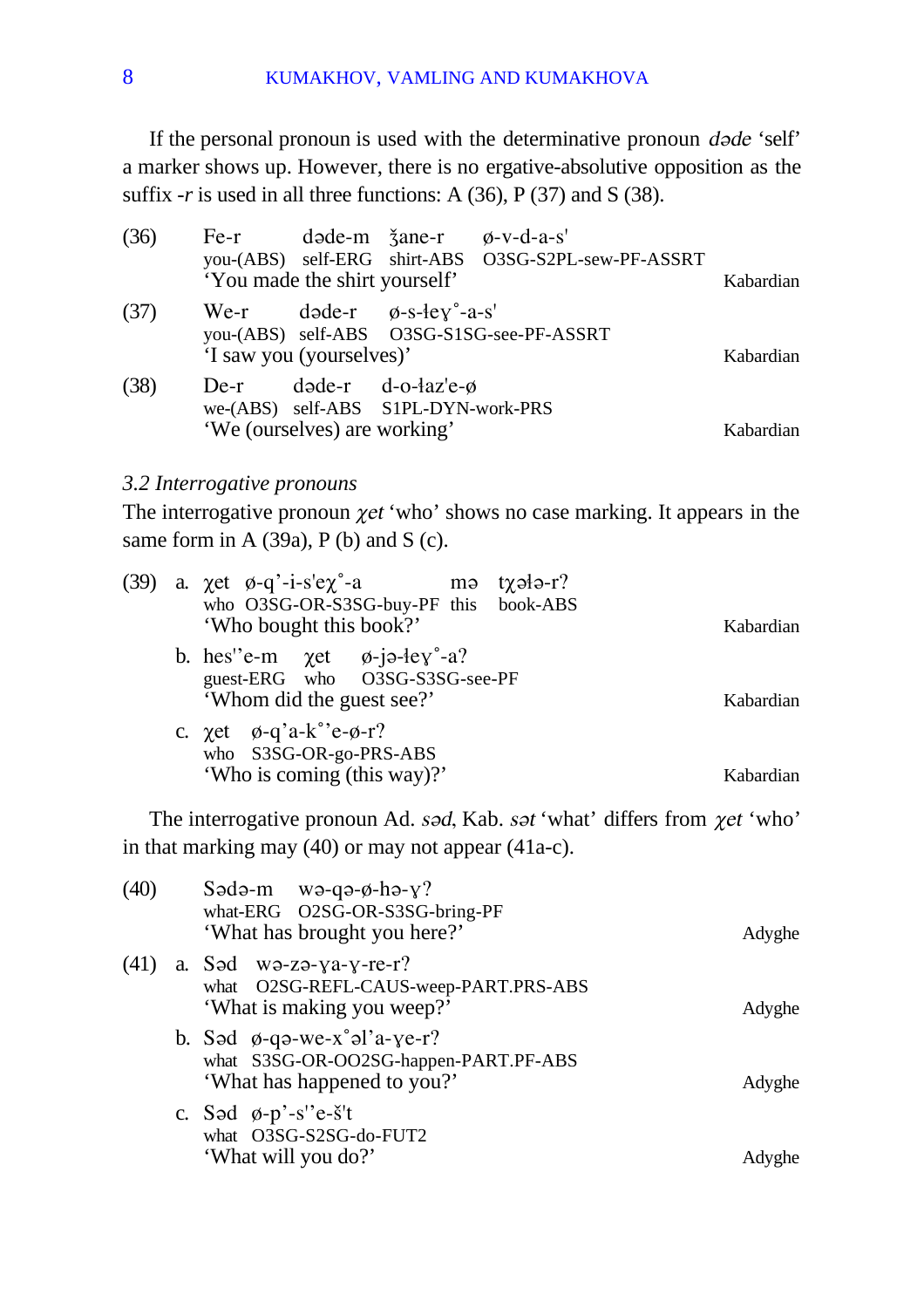The ergative marker *-m* on Ad. s*ad*, Kab. sat 'what' appears with an inanimate A and the causative form of the verb, as in (42).

(42) S $\sigma$ + $\sigma$ -m  $\phi$ - $q$ '-i- $\gamma$ e-n $\sigma$  $\gamma$ °- $\phi$ -re what-ERG O3SG-OR-S3SG-CAUS-light-PRS-Q  $(\phi - q' - i - \gamma e - \chi^{\circ} a b e - \phi - r e,$   $\phi - q' - i - \gamma e - s' \partial' - \phi - r e)$ (O3SG-OR-S3SG-CAUS-warm-PRS-Q O3SG-OR-S3SG-CAUS-cold-PRS-Q)  $m\vartheta$  w $\varphi$ ne-r? this room-ABS 'What lights (warms) this room up (makes cold)?' Kabardian

The interrogative pronoun  $\chi$ et 'who' in the same position and with the same causative verbs may not be marked for the ergative case (43).

(43)  $\chi$ et (\*-m)  $\phi$ -q'i-ye-ne $\chi^{\circ}$ - $\phi$ -re ( $\phi$ -q'-i-ye- $\chi^{\circ}$ abe- $\phi$ -re, who (\*-ERG)  $\phi$ -q'-i-γe-s''ǝ-?'-re) mǝ wǝne-r 'Who lights (warms) this room up (makes cold)?' Kabardian

#### *3.3 Determinative pronouns*

The determinative pronoun  $\chi e^{i\phi}$  any, everybody' (for humans) does not differentiate ergative-absolutive (44a-c).

| (44) | a. $\chi$ eti a-r $\phi$ -je-s''e- $\phi$<br>every (any) he-ABS O3SG-S3SG-know-PRS<br>'Everybody knows him'                      | Adyghe |
|------|----------------------------------------------------------------------------------------------------------------------------------|--------|
|      | b. $\chi$ eti me-g°apšase- $\phi$<br>everybody S3SG-think-PRS<br>'Everybody is thinking'                                         | Adyghe |
|      | c. A- $\check{s}'$ yeti $\emptyset$ -je-ley° $\Theta$ - $\emptyset$<br>he-ERG everybody O3SG-S3SG-see-PRS<br>'He sees everybody' | Adyghe |

Being a nominal modifier  $q$ 'es 'every, any' follows its head noun, but despite its final position it is not marked by the case suffixes in S (45a), A (b) or  $P(c)$ .

|  |                                                                                                                                  | (45) a. C' $\partial \chi^{\circ}$ q'es t $\chi \partial l$ - $\chi$ e-r $\phi$ -q'-i-s' $\partial \chi^{\circ}$ -a-s'<br>person every book-PL-ABS O3PL-OR-S3SG-buy-PF-ASSRT |           |
|--|----------------------------------------------------------------------------------------------------------------------------------|------------------------------------------------------------------------------------------------------------------------------------------------------------------------------|-----------|
|  |                                                                                                                                  | 'Every person bought books'                                                                                                                                                  | Kabardian |
|  | b. $C' \rightarrow \gamma^{\circ}$ q'es ma-k $\gamma^{\circ}$ e- $\phi$<br>person every S3SG-go-PRS<br>'Every person is walking' |                                                                                                                                                                              | Kabardian |
|  | c. C' $\partial \chi^{\circ}$ q'es $\phi$ -w-o-late- $\phi$                                                                      | person every O3SG-S2SG-DYN-count-PRS                                                                                                                                         |           |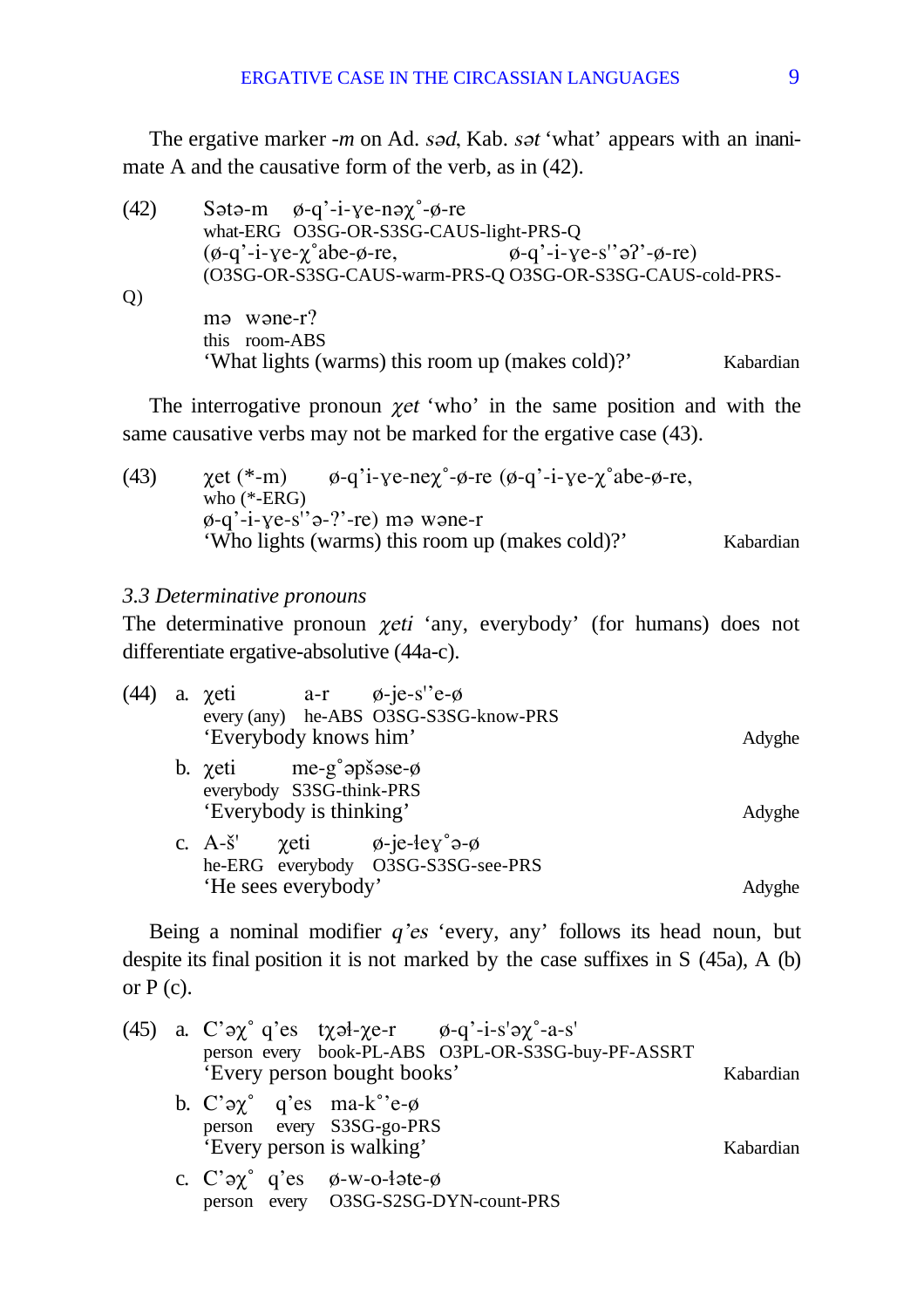# 10 KUMAKHOV, VAMLING AND KUMAKHOVA

'You are counting every person' Kabardian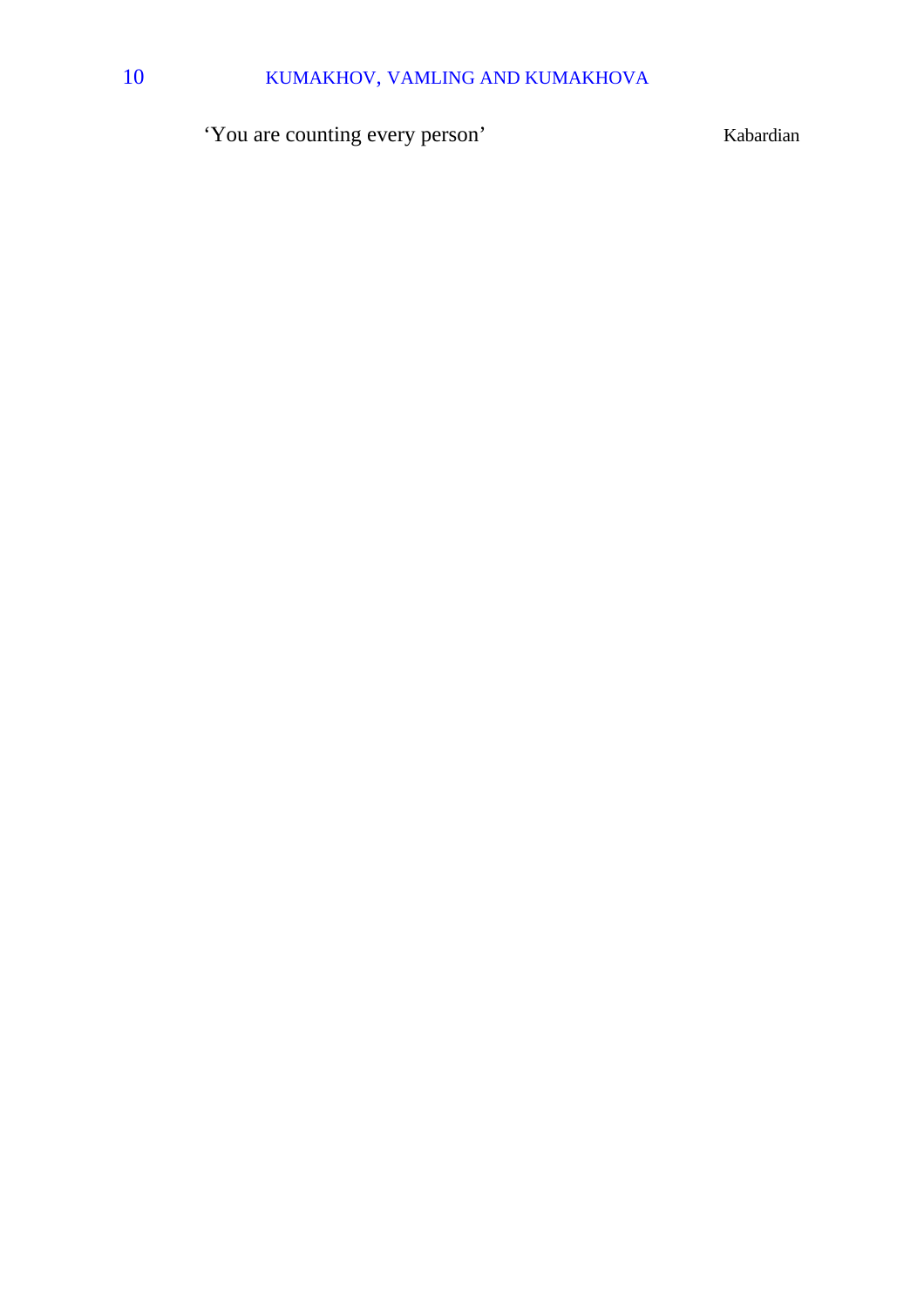There is no case marking on the pronoun  $i\infty$ 'hec<sup>'</sup> e 'he himself' in any of the functions  $A(46a)$ ,  $S(b)$  or  $P(c)$ .

| (46 | a. Jos'heč'e $a-r$ $\phi$ -j $\phi$ -š- $a-s$ '<br>'He himself brought him' | himself he-ABS O3SG-S3SG-bring-PF-ASSRT | Kabardian |
|-----|-----------------------------------------------------------------------------|-----------------------------------------|-----------|
|     | b. Jas'heč'e ma-že- $\phi$<br>himself S3SG-run-PRS<br>'He himself runs'     |                                         | Kabardian |
|     | c. Jas'heč'e $\phi$ -s-ley°-a-s'<br>'I saw him'                             | himself O3SG-S1SG-see-PRF-ASSRT         | Kabardian |

The ergative and absolutive are not differentiated in the singular of Ad.  $je\check{z}'$ 'self' (47a-c) but in the plural they are (48a-c).

|  | (47) a. Jež' lə-r $\phi$ -ə- $\gamma$ -y<br>self meat-ABS O3SG-S3SG-eat-PF<br>'He (himself) ate the meat'                                              | Adyghe |
|--|--------------------------------------------------------------------------------------------------------------------------------------------------------|--------|
|  | b. Jež' me-laž'e- $\phi$<br>self S3SG-work-PRS<br>'He (himself) is working'                                                                            | Adyghe |
|  | c. Jež' $\phi$ -w-e-s''e- $\phi$<br>self O3SG-S2SG-DYN-know-PRS<br>'You know <i>him</i> '                                                              | Adyghe |
|  | (48) a. Jež'- $\chi$ e-m təy $\chi^{\circ}$ əz'ə-r $\phi$ -a-wəč''ə-y<br>self-PL-ERG wolf-ABS O3SG-S3PL-kill-PF<br>'They (themselves) killed the wolf' | Adyghe |
|  | b. Jež'- $\chi$ e-r me- $\zeta$ eg° $\vartheta$ - $\varphi$ - $\chi$<br>self-PL-ABS S3PL-play-PRS-PL<br>'They (themselves) are playing'                | Adyghe |
|  | c. Jež'- $\chi$ e-r $\phi$ -s-e-s''e- $\phi$<br>self-PL-ABS O3PL-S1SG-DYN-know-PRS<br>'I know <i>them</i> ' Adyghe                                     |        |

The differentiation of the ergative and absolutive cases in the pronoun  $j e \check{z}$ ' 'self' is in a process of development. In certain dialects of Adyghe the ergative-absolutive opposition is found also in the singular. Cf. the following examples from the Temirgoj dialect:

| (49) | Jež'ə-m                         | $pi$ smo-r $\emptyset$ -ə-t $\chi$ ə- $\gamma$  |                           |
|------|---------------------------------|-------------------------------------------------|---------------------------|
|      |                                 | he(/himself)-ERG letter-ABS O3SG-S3SG-write-PRF |                           |
|      | 'He (himself) wrote the letter' |                                                 | Adyghe (Temirgoj dialect) |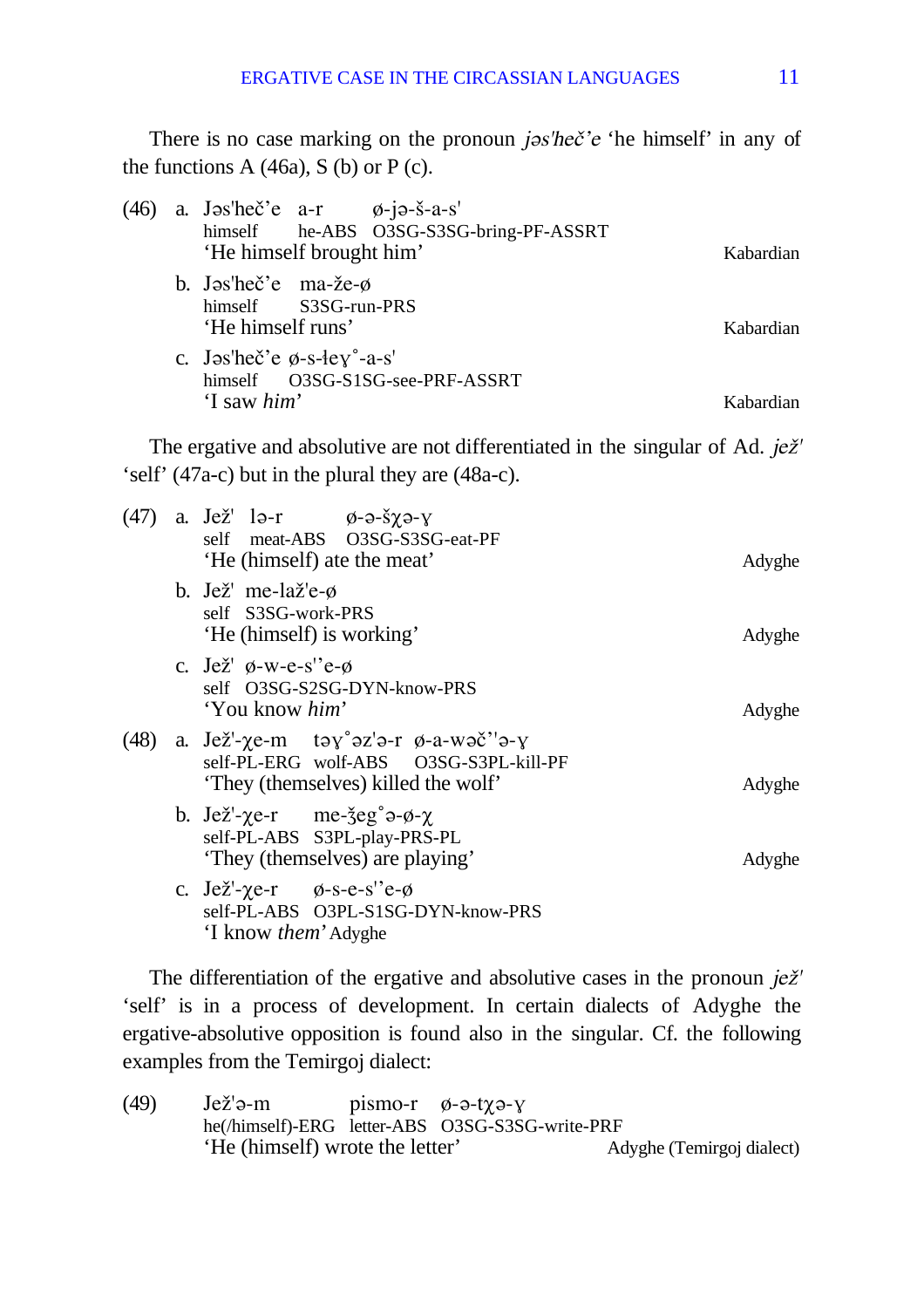(50)  $Je\check{z}'-\emptyset$  me- $k^{\circ}e-\check{z}'\ni$ he(/himself)-ABS S3SG-go.PRS-REV

Adyghe (Temirgoj dialect)

Turning to Kabardian we note that the process has gone further. Case differentiation is found in both the singular and plural of the corresponding pronoun *jez*<sup>o</sup> 'self' (51a-d).

|  | (51) a. Jezo-m $(*\phi)$ s''o-r $\phi$ -jo-v-a-s'<br>self-ERG field-ABS O3SG-S3SG-plough-PF-ASSRT<br>'He (himself) ploughed the field'                       | Kabardian |  |
|--|--------------------------------------------------------------------------------------------------------------------------------------------------------------|-----------|--|
|  | b. Jezo- $\chi$ e-m g <sup>o</sup> ezo-r $\varphi$ - $\chi$ -a-s-a-s'<br>self-PL-ERG wheat-ABS O3SG-LOC-S3PL-sow-PF-ASSRT<br>'They (themselves) sowed wheat' | Kabardian |  |
|  | c. Jezo-r $(*\phi)$ ma-y- $\phi$<br>self-ERG S3SG-cry-PRS<br>'He (himself) is crying'                                                                        | Kabardian |  |
|  | d. Fəzə-m jezə-r $(*\emptyset)$ $\emptyset$ -q'-i-šə-n-s'<br>'The woman will bring him'                                                                      | Kabardian |  |

As shown by these examples, the presence of the suffixes -*m* (51a) and -*r*  $(51c)$  is obligatory. In this respect the pronoun *jez* $\theta$  'self' differs from the declension of nouns, where alternation with zero is allowed. The ergative case of the pronoun *jez* is self' may also be formed by double ergative suffixes (52), whereby the ergative marker of demonstrative pronouns *-ba* followed by the second ergative suffix -*m* are added to the root (the reverse order of the suffixes is not possible).

(52) Jez-bə-m (\*jezə-m-bə) t $\chi$ ə $\downarrow$ ə-r  $\phi$ -q'-i-h-a-s' self-ERG-ERG book-ABS O3SG-OR-S3SG-carry-PF-ASSRT 'He (himself) brought the book' Kabardian

#### *3.4 Proper nouns*

*3.4.1 Personal names.* It is common for proper nouns in the Circassian language not to distinguish the ergative and absolutive cases. This is particularly characteristic of personal names.

|  | $(53)$ a. Murat Aslan $\phi$ - $\phi$ - $\delta$ 'e- $\delta$ 't<br>Murat Aslan O3SG-S3SG-bring-FUT2<br>'Murat will bring Aslan' | Adyghe |
|--|----------------------------------------------------------------------------------------------------------------------------------|--------|
|  | b. Murat me-č $\alpha$ je- $\phi$                                                                                                |        |
|  | Murat S3SG-sleep-PRS                                                                                                             |        |
|  | 'Murat is sleeping'                                                                                                              | Adyghe |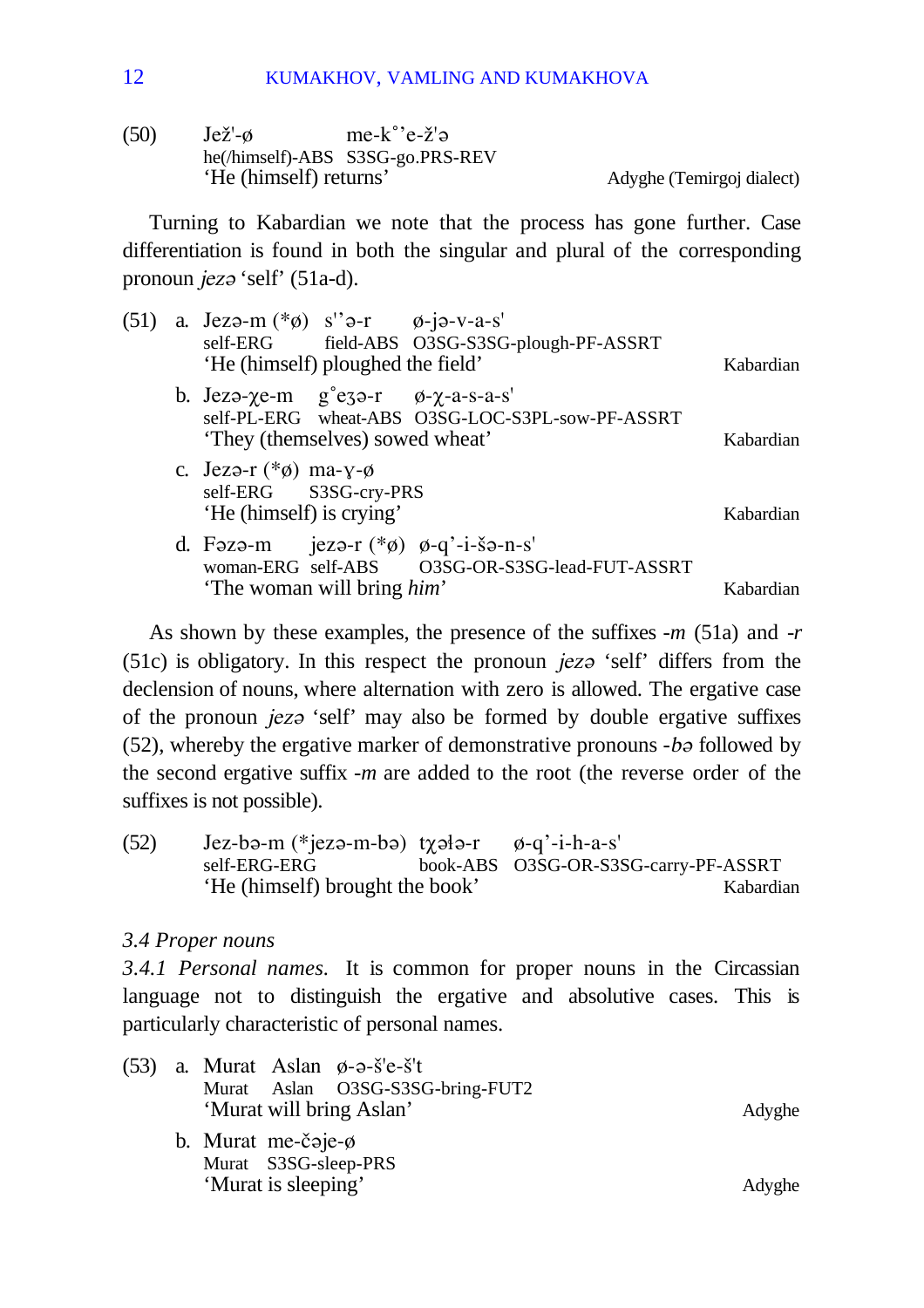c. Murat ø-w-e-s''e-ø Murat O3SG-S2SG-DYN-know-PRS 'You know Murat' Adyghe

In (53a) subject-object word order determines the grammatical status of *Murat* and *Aslan*. Moving *Aslan* to initial position *Aslan Murat* ø- $\vartheta$ - $\vartheta$ - $\zeta'$ 'e- $\zeta'$ 't 'Aslan will bring Murat' changes the grammatical status of the NPs.

It is possible to mark proper nouns by -*m*/-*r*. However, in contrast to common nouns (19-21), the suffixes -*r*/-*m* on proper nouns are not related to the marking of definiteness. The suffixes -*r*/-*m* alternate freely with zero and have no impact on the meaning, as illustrated for proper nouns as A, S and P in (54a-c).

| (54) | 'Fatima sewed the shirt'                                 | a. Fatime- $(m)$ $\check{3}$ ane-r $\emptyset$ -j $\theta$ -d-a-s'<br>Fatima-(ERG) shirt-ABS O3SG-S3SG-sew-PF-ASSRT | Kabardian |
|------|----------------------------------------------------------|---------------------------------------------------------------------------------------------------------------------|-----------|
|      | b. Fatime- $(r)$ me-laz'e- $\phi$<br>'Fatima is working' | Fatima-(ABS) S3SG-work-PRS                                                                                          | Kabardian |
|      | 'I know Fatima'                                          | c. Fatime-(r) $\phi$ -s-o-c' $\partial \chi^{\circ}$ - $\phi$<br>Fatima-(ABS) O3SG-S1SG-DYN-know-PRS                | Kabardian |

The free alternation between zero and -*r*/-*m* may be interpreted as a first step towards establishing the opposition of absolutive-ergative marking on personal names. In some Circassian dialects one may observe a more consistent ergative-absolutive opposition in personal names. In the Bzhedug and Shapsug dialects of Adyghe personal names ending in a consonant are marked by the suffix  $-\rho$  in the ergative (Zekokh 1969). In this way there is an opposition between the ergative and absolutive of personal names:

| Axmed-ERG iron-ABS O3SG-S3SG-forge-PRS |                                                                                                                                                                                        |
|----------------------------------------|----------------------------------------------------------------------------------------------------------------------------------------------------------------------------------------|
| 'Axmed is forging the iron'            | Adyghe                                                                                                                                                                                 |
|                                        |                                                                                                                                                                                        |
| Axmed-ABS S3SG-do.carpentry-PRS        |                                                                                                                                                                                        |
|                                        | Adyghe                                                                                                                                                                                 |
|                                        | (55) a. Ahmed- $\theta$ $\gamma^{\circ} \partial \check{c}$ $\theta$ - $\eta \partial$ - $\phi$ -f $\phi$ - $\phi$<br>b. Ahmed- $\phi$ me-pxas''- $\phi$<br>'Axmed is doing carpentry' |

*3.4.2 Circassian family names.* In contrast to personal names, Circassian family names consistently distinguish the ergative and absolutive cases:

(56) a. Q'arden $\theta$ -m As' $\theta$ n $\theta$ -r  $\phi$ -j $\theta$ -h- $\phi$ Kardan-ERG Ashin-ABS O3SG-S3SG-carry-PRS 'Kardan is carrying Ashin' Kabardian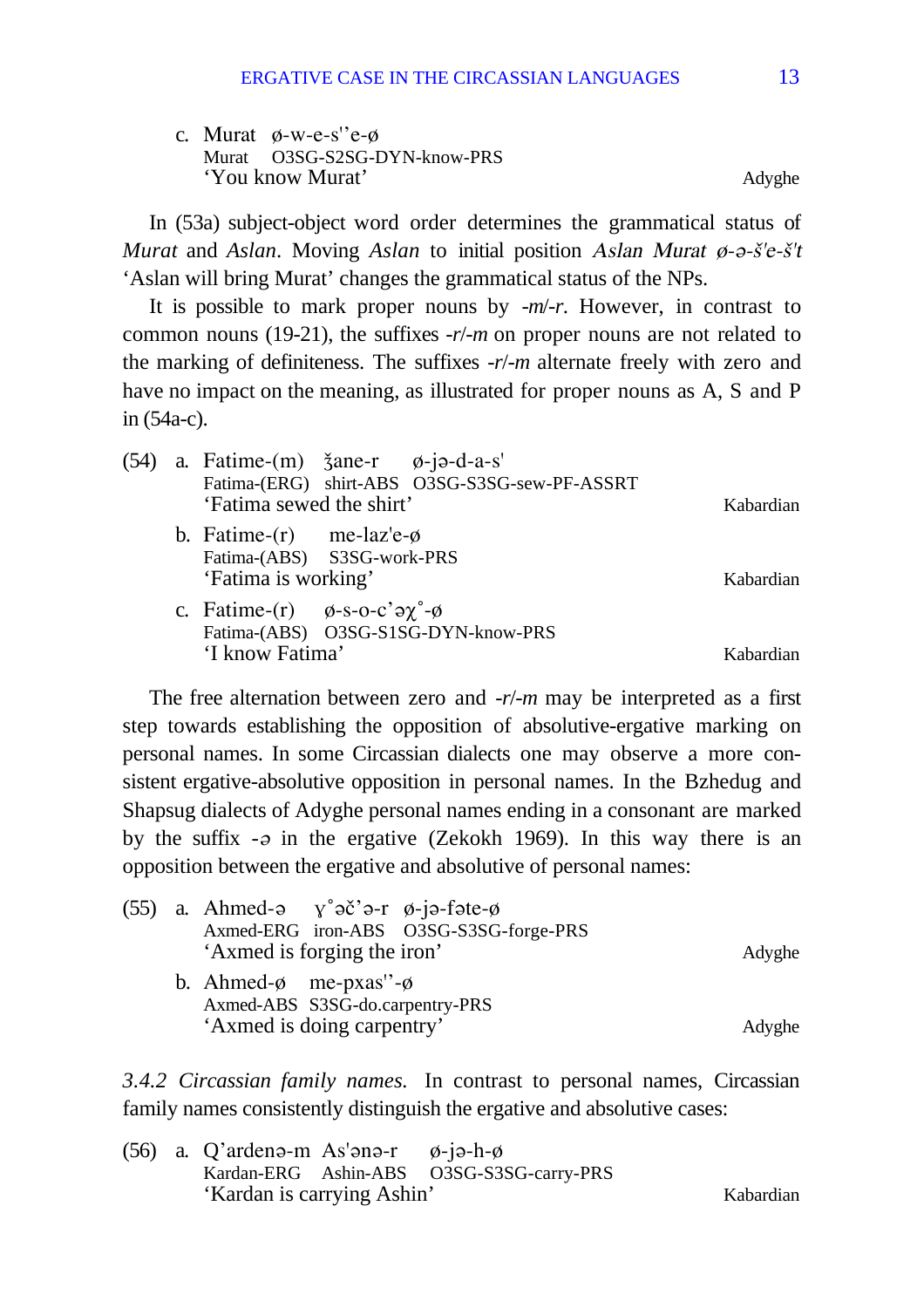b. Q'ardena-r ma-že-ø Kardan-ABS S3SG-run-PRS 'Kardan is running' Kabardian

In a combination of a personal name and family name, the family name always precedes the personal name. They are declined as a unit and follow the rules of the final element (57a-b). The first member (the family name) is not marked for case and the following personal name is declined in the same way as it is without the family name. The ergative and absolutive markers in (57ab) are not obligatory.

|  |                                       | (57) a. Q'arden Zaurə-(m) As'ən Anzorə-(r) $\varphi$ -jə-h- $\varphi$ |                                                         |           |
|--|---------------------------------------|-----------------------------------------------------------------------|---------------------------------------------------------|-----------|
|  |                                       |                                                                       | Kardan Zaur-(ERG) Ashin Anzor-(ABS) O3SG-S3SG-carry-PRS |           |
|  | 'Zaur Kardan is carrying Anzor Ashin' |                                                                       |                                                         | Kabardian |
|  | b. Q'arden Zaurə- $(r)$ ma-že- $\phi$ |                                                                       |                                                         |           |
|  | Kardan Zaur-(ABS) S3SG-run-PRS        |                                                                       |                                                         |           |
|  | 'Zaur Kardan is running'              |                                                                       |                                                         | Kabardian |

As noted above (56a-b), family names (without following personal names) consistently distinguish the ergative-absolutive cases. However, in the plural the opposition is not obligatory anymore (58a-b). Word order determines the grammatical relations in absence of case marking in (58a).

|  | (58) a. Q'arden- $\chi$ e-(m) As'an- $\chi$ e-(r) $\phi$ -ja-še- $\phi$ |                                      |                                                   |           |
|--|-------------------------------------------------------------------------|--------------------------------------|---------------------------------------------------|-----------|
|  |                                                                         |                                      | Kardan-PL-(ERG) Ashin-PL-(ABS) O3PL-S3PL-lead-PRS |           |
|  |                                                                         | 'The Kardans are leading the Ashins' |                                                   | Kabardian |
|  | b. Q'arden- $\chi$ e- $(r)$ ma- $\chi$ e- $\phi$                        |                                      |                                                   |           |
|  | Kardan-PL-(ABS) S3PL-run-PRS                                            |                                      |                                                   |           |
|  | 'The Kardans are running'                                               |                                      |                                                   | Kabardian |

*3.4.3 Borrowed (foreign) family names.* Borrowed family names, for instance Russian, are declined in the same way as Circassian personal names. In contrast to proper Circassian family names the ergative (59a) and absolutive cases (59b-c) are not obligatorily distinguished.

| (59) | a. Ivanov t $\chi$ ələ-r $\phi$ -je-t $\chi$ - $\phi$<br>Ivanov book-ABS O3SG-S3SG-write-PRS<br>'Ivanov is writing the book' | Kabardian |
|------|------------------------------------------------------------------------------------------------------------------------------|-----------|
|      | b. Ivanov me-laz'e- $\phi$<br>Ivanov S3SG-work-PRS<br>'Ivanov is working'                                                    | Kabardian |
|      | c. Ivanov $\phi$ -s- $\text{key}^{\circ}$ -a-s'<br>Ivanov O3SG-S1SG-see-PF-ASSRT<br>I saw Ivanov' Kabardian                  |           |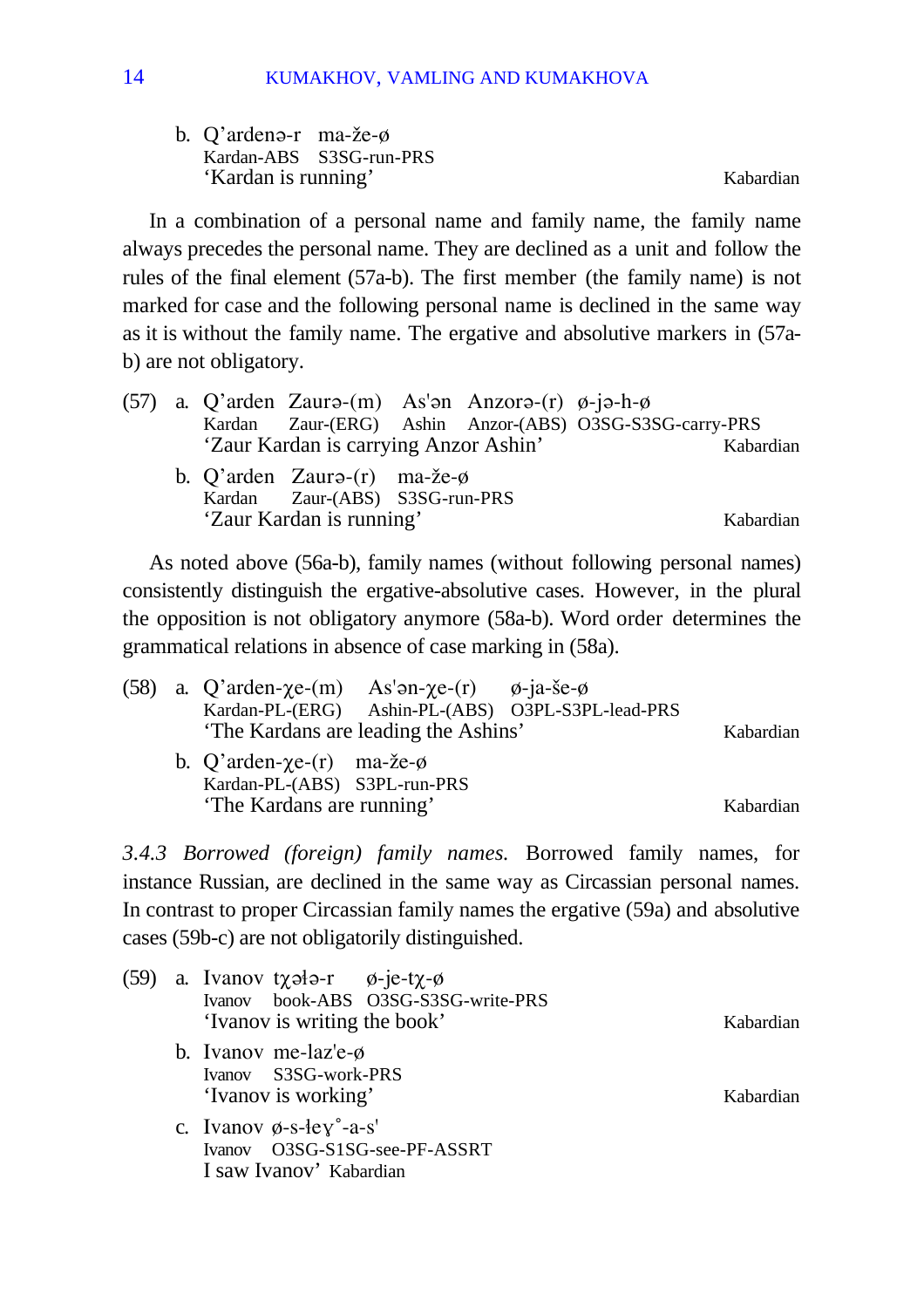Phonetic and prosodic features of the borrowed family names have a great impact on the marking or non-differentiation of the ergative and absolutive cases (as in (59a-c)). Cf., for instance, the consistent marking of the ergativeabsolutive on the family name *Ljenske* (60a-c).

|  | (60) a. Ljenske-m t $\chi$ ələ-r $\phi$ -je-t $\chi$ - $\phi$<br>'Lensky is writing the book' | Lensky-ERG book-ABS O3SG-S3SG-write-ABS | Kabardian |
|--|-----------------------------------------------------------------------------------------------|-----------------------------------------|-----------|
|  | b. Ljenske-r me- $\int a z' e^{-\phi}$<br>Lensky-ABS S3SG-work-PRS<br>'Lensky is working'     |                                         | Kabardian |
|  | c. Ljenske-r $\phi$ -s-ley°-a-s'<br>'I saw Lensky'                                            | Lensky-ABS O3SG-S1SG-see-PF-ASSRT       | Kabardian |

### *3.5 Representative plural*

The use of the so-called representative plural 'X... and the others' is characteristic of the Circassian languages. In Kabardian, there is no differentiation of ergative-absolutive (61a-c).

| (61) |                                                      | a. Marjan-some $\chi$ ade-r $\phi$ -ja-t'- $\phi$ | Marjan-and.others kitchen.garden-ABS O3SG-S3PL-dig-PRS                        |           |
|------|------------------------------------------------------|---------------------------------------------------|-------------------------------------------------------------------------------|-----------|
|      |                                                      |                                                   | 'Marjan and the others are digging in the kitchen garden'                     | Kabardian |
|      | b. Marjan-some ma- $k^{\circ}$ 'e- $\phi$            |                                                   |                                                                               |           |
|      | Marjan-and.others S3PL-go-PRS                        |                                                   |                                                                               |           |
|      |                                                      | 'Marjan and the others are walking'               |                                                                               | Kabardian |
|      | c. Marjan-some $\phi$ -s-o-łay <sup>°</sup> - $\phi$ |                                                   |                                                                               |           |
|      |                                                      | Marjan-and.others O3PL-S1SG-DYN-see-PRS           |                                                                               |           |
|      | 'I see Marjan and the others'                        |                                                   |                                                                               | Kabardian |
|      |                                                      |                                                   | In Adyghe the particle <i>d</i> oxe 'and others' expresses the representative |           |
|      | plural and distinguishes ergative-absolutive.        |                                                   |                                                                               |           |
|      | $(62)$ a. Jashaq daye-m                              | wone-r $\phi$ -a-s'' $\theta$ -y                  |                                                                               |           |

|  |  |                                                                   | Adyghe                                                                                                                                                                                                                                                                                                  |
|--|--|-------------------------------------------------------------------|---------------------------------------------------------------------------------------------------------------------------------------------------------------------------------------------------------------------------------------------------------------------------------------------------------|
|  |  |                                                                   | Adyghe                                                                                                                                                                                                                                                                                                  |
|  |  |                                                                   | Adyghe                                                                                                                                                                                                                                                                                                  |
|  |  | 'Isxak and the others came here'<br>'I lead Isxak and the others' | Isxak and.others-ERG house-ABS O3SG-S3PL-do-PF<br>'Isxak and the others built the house'<br>b. Jashaq daye-r $\phi$ -qe-k°'a-ye- $\chi$<br>Isxak and.others-ABS S3PL-OR-go-PF-PL<br>c. Jəshaq də $\chi$ e-r $\phi$ -s-e- $\delta$ 'e- $\phi$ - $\chi$<br>Isxak and.others-ABS O3PL-S1SG-DYN-lead-PRS-PL |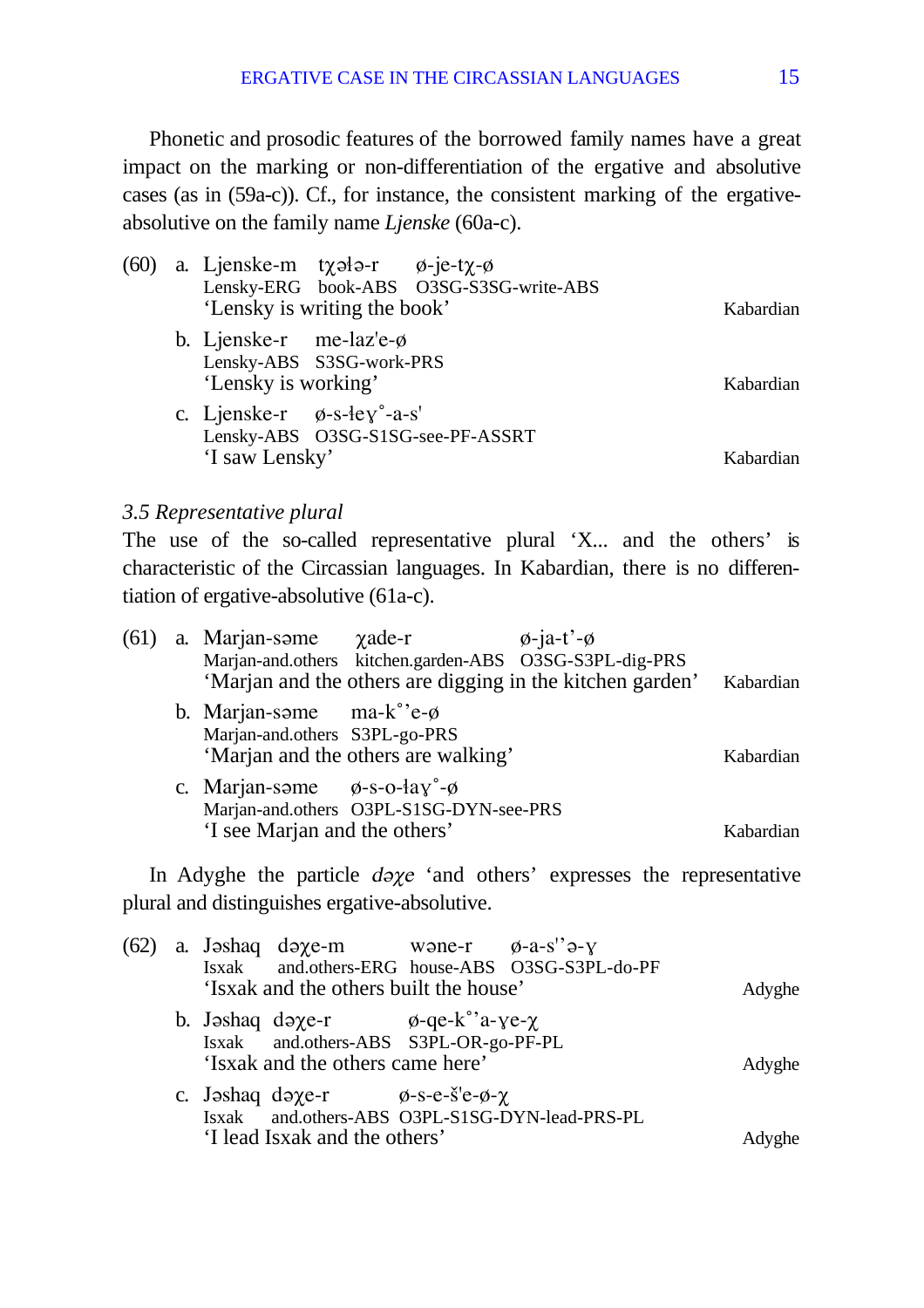#### *3.6 Possessive forms*

There is no differentiation between the ergative and absolutive cases of possessive forms in Adyghe.

|  | (63) a. Ti-s'awe a-r $\phi$ -je-s''e- $\phi$                                                                    | POS2PL-son he-ABS O3SG-S3SG-know-PRS |        |
|--|-----------------------------------------------------------------------------------------------------------------|--------------------------------------|--------|
|  | 'Our son knows him'                                                                                             |                                      | Adyghe |
|  | b. Si-s'awe $\phi$ -qe-k°'- $\check{z}$ ' $\rightarrow$ -y<br>POS1SG-son S3SG-OR-go-REV-PF<br>'My son returned' |                                      | Adyghe |
|  | c. Wi-s'awe $\phi$ -s-e-s''e- $\phi$<br>'I know your son'                                                       | POS2PL-son O3SG-S1SG-DYN-know-PRS    |        |

Possessive forms in Kabardian are not consistent in marking the opposition ergative-absolutive (64a-b). In Standard Kabardian possessive forms of nouns usually take overt marking of the ergative and absolutive cases.

|  | $(64)$ a. Fi-ade- $(m)$              | $s \rightarrow q' - i - \gamma e - k'' - a - s'$  |           |
|--|--------------------------------------|---------------------------------------------------|-----------|
|  |                                      | POS2PL-father-(ERG) O1SG-OR-S3SG-CAUS-go-PF-ASSRT |           |
|  | 'Your father sent me here'           |                                                   | Kabardian |
|  | b. Wi-ade- $(r)$ me-žej- $\emptyset$ |                                                   |           |
|  | POS2PL-father-(ABS) S3SG-sleep-PRS   |                                                   |           |
|  | 'Your father is sleeping'            |                                                   | Kabardian |

#### *3.7 The coordinative form*

Demonstrative pronouns in the coordinative form (with repeated coordinative suffixes -re) coincide in the ergative and absolutive. Both in the function of A (65a) and S/P (65b-c) the demonstrative pronouns in the coordinative form are marked by the suffix  $-b\vartheta$  (formally ergative).

| $(65)$ a. | Mə-bə-re<br>he/this-ERG-COORD he/that-ERG-COORD hole-ABS O3SG-S3PL-dig-PRS                            | mo-bə-re<br>'This one and that one are digging the hole'            |                       | mas'e-r $\varphi$ -ja-t'- $\varphi$ | Kabardian |
|-----------|-------------------------------------------------------------------------------------------------------|---------------------------------------------------------------------|-----------------------|-------------------------------------|-----------|
|           | b. Mə-bə-re<br>he/this-ERG-COORD he/that-ERG-COORD S3PL-cry-PRS<br>'This one and that one are crying' | mo-bə-re                                                            | $ma-x-\phi$           |                                     | Kabardian |
|           | c. Mə-bə-re<br>'I am carrying this one and that one'                                                  | mo-bə-re<br>he/this-ERG-COORD he/that-ERG-COORD O3PL-S1SG-carry-PRS | $\phi$ -s-o-h- $\phi$ |                                     | Kabardian |

Nouns in this coordinative form (repeated coordinative suffixes -re) are marked by *-m*, even in the S/P positions instead of the expected absolutive *-r*. As a result of this, the marking of A (66a), S (b) and P (c) coincide.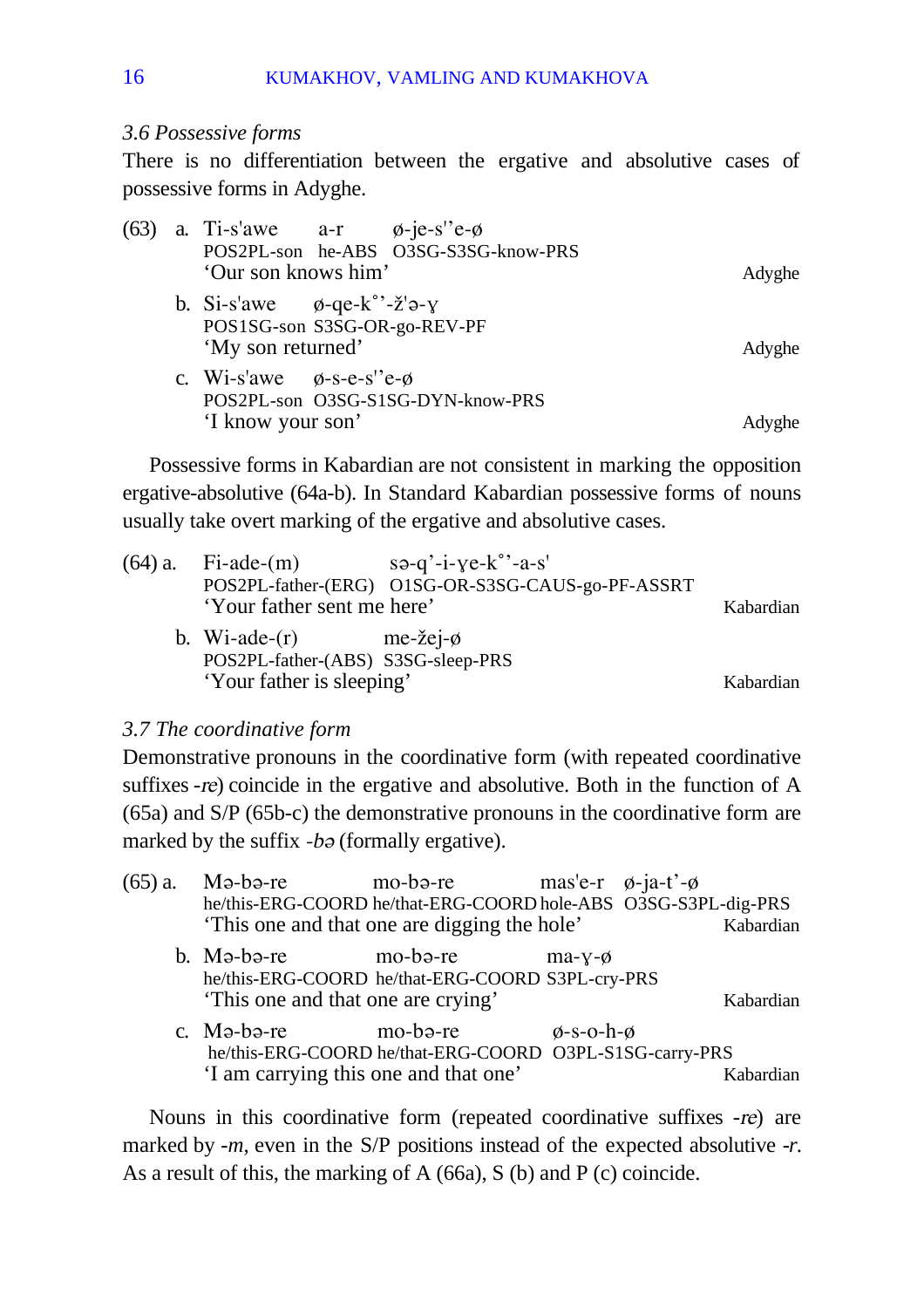- $(66)$  a. L' $\theta$ -m-re f $\theta$ z $\theta$ -m-re a-r  $\theta$ -ja-še- $\theta$ man-ERG-COORD woman-ERG-COORD he-ABS O3SG-S3PL-lead-PRS 'The man and the woman are leading him' Kabardian
	- b. L' $\theta$ -m-re fəzə-m-re ma-k°'e- $\phi$ man-ERG-COORD woman-ERG-COORD S3PL-go-PRS The man and the woman are walking' Kabardian
	- c.  $\vec{l}$   $\hat{j}$   $\hat{p}$ -m-re f $\hat{p}$ z $\hat{p}$ -m-re  $\hat{p}$ -s-o- $\hat{p}$ - $\hat{p}$ - $\hat{p}$ man-ERG-COORD woman-ERG-COORD O3PL-S1SG-DYN-lead-PRS 'I am leading the man and the woman' Kabardian

In (66b-c) the suffix -*m* may alternate with zero, expressing indefiniteness of S (67a) and P (67b) – in contrast to the (formally) ergative suffix  $-b\phi$  in demonstrative pronouns (65b-c).

 $(67)$  a. L' $\theta$ - $\phi$ -re f $\theta$ z- $\phi$ -re ma-k°'e-r man-ABS.INDEF-COORD woman-ABS.INDEF-COORD S3PL-go-PRS A man and a woman are walking' Kabardian b. L' $\theta$ - $\theta$ -re f $\theta$ z- $\theta$ -re man-ABS.INDEF-COORD woman-ABS.INDEF-COORD  $\alpha$ -s-o- $\alpha$ -še-ø O3PL-S1SG-DYN-lead-PRS 'I am leading a man and a woman' Kabardian

The appearance of the (formally) ergative markers *-b<sub>2</sub>* and-*m* in S and P functions instead of the expected absolutive -*r* may be explained as an avoidance of combining two sonorant consonants in the absolutive -*r* and coordinative -*re*. An indication that this is the case comes from a comparison with another coordinative form with the repeated suffixes -*i*, where the expected absolutive  $-r$  shows up on S (68a) and P (b).

| (68) a. | $L$ 'ə-r-i                                                                          | $f \rightarrow z-r-i$                                                   | $ma-k^{\circ}$ 'e-ø |           |
|---------|-------------------------------------------------------------------------------------|-------------------------------------------------------------------------|---------------------|-----------|
|         |                                                                                     | man-ABS.DEF-COORD woman-ABS.INDEF-COORD S3PL-go-PRS                     |                     |           |
|         | 'The man and the woman are walking'                                                 |                                                                         |                     | Kabardian |
|         | b. $L$ ' $\partial$ - $r$ - $i$<br>$\phi$ -s-o-še- $\phi$<br>O3PL-S1SG-DYN-lead-PRS | $f$ $\partial z$ - $r$ - $i$<br>man-ABS.DEF-COORD woman-ABS.INDEF-COORD |                     |           |
|         | 'I am leading the man and the woman'                                                |                                                                         |                     | Kabardian |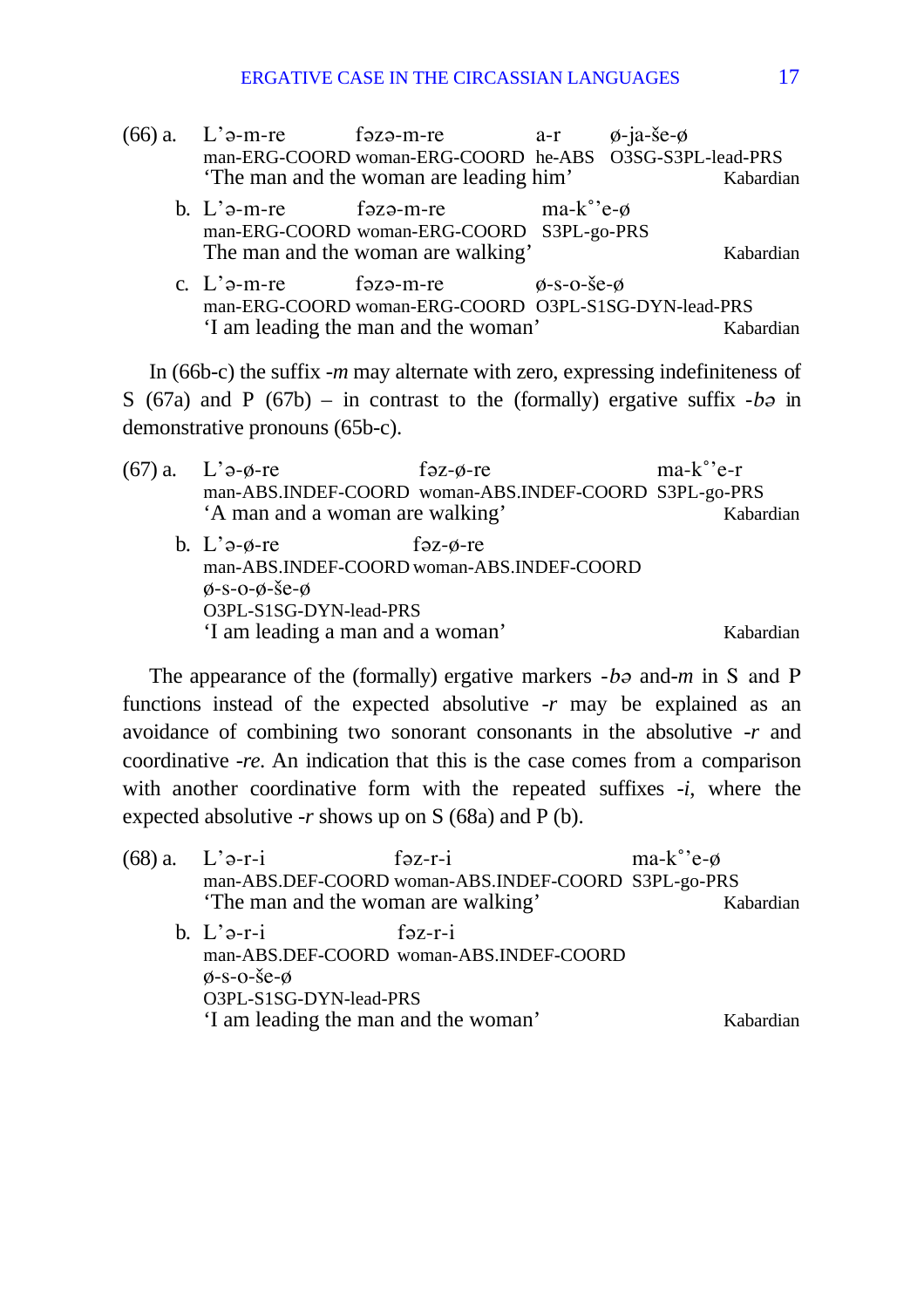# 4. Split-ergativity and the nominal hierarchy

Split-ergativity conditioned by the semantics of nominal types has been viewed in relation to proposed nominal hierarchies. The prediction is that if there is a split in the case marking of nominals, it will be accounted for by noting a breaking point along the hierarchy. Nominals in the rightmost positions – first and second person pronouns – are more likely to occur in A function and are therefore less in need of being marked as agents. Inanimate nouns are the least likely to occur in A function, marking them as agents is thus an important signal. The Nominal Hierarchy is shown in Figure 1 (based on Dixon 1994).

| pronouns pronouns | 1st person 2nd person | pronouns | nouns | 3rd person Proper C o m m o n n o u n s<br>Human animate Inanimate |  |
|-------------------|-----------------------|----------|-------|--------------------------------------------------------------------|--|
|                   |                       |          |       |                                                                    |  |

#### more likely to be in A than in P function

#### **Figure 1.** The Nominal Hierarchy

Data from the Circassian languages is interesting in relation to the Nominal hierarchy, as ergative case marking in these language departs in some respects from the expected distribution. Figure 2 summarises the main patterns of ergative marking in the Circassian languages.

|          |          |          | 1st person 2nd person 3rd person P r o p e r n o u n s |     | Common |
|----------|----------|----------|--------------------------------------------------------|-----|--------|
| pronouns | pronouns | pronouns | personal names family names                            |     | nouns  |
| Ø        |          | ERG.     | Ø                                                      | ERG | ERG    |
|          |          |          |                                                        |     |        |

**Figure 2.** Marking of the ergative case in the Circassian languages

First and second person pronouns in the Circassian languages do not differentiate the ergative and absolutive cases, as predicted by the Nominal Hierarchy.

The Nominal Hierarchy predicts that ergative case will be marked in the following positions to the right. Third person (by origin demonstrative) pronouns are marked for the ergative case, as discussed in section 2.2.

In the next position personal names are generally not marked for the ergative case (cf. 3.4.1), whereas family names are (3.4.2). It is interesting to note that there is a tendency for an increased use of the ergative case also on personal names.

Common nouns in the leftmost position are marked for the ergative case, as expected. The distinction Human-Animate vs. Inanimate does not play a role in the marking on common nouns, but it seems to be of some importance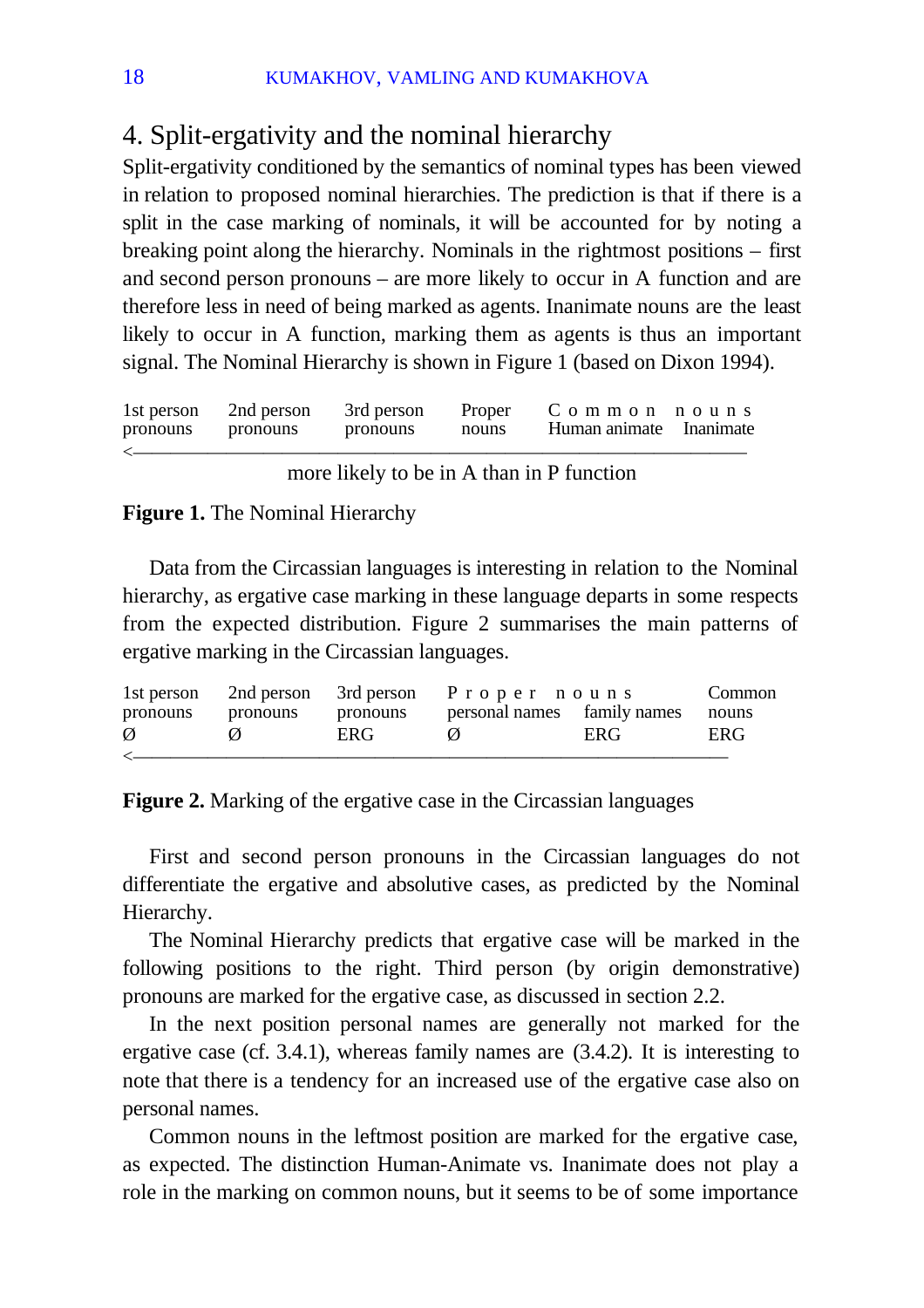for the ergative marking of the interrogative pronouns. As pointed out in section 3.2 (42-43), Ad. s $\partial d$ , Kab. s $\partial t$  'what' referring to an inanimate agent/force is marked by the ergative case whereas  $\gamma e t$  'who' in the same position is not.

The key problem in accounting for case marking in the Circassian languages seems to be the relation between the marking of case and definiteness. The major difference between the distribution of ergative and absolutive case is that ergative case has established itself as a case that primarily marks A, ignoring definiteness (section 2.4). In the S and P positions the opposition indefiniteness-definiteness is still available as well as in oblique functions (section 2.5). This applies in particular to common nouns: the suffix *m* marks A obligatorily, whereas the suffix -*r* is found on definite NPs in S and P functions and is lacking on indefinite NPs in S and P functions. The opposition indefiniteness – definiteness is found in the singular; in the plural  *m/-r* mark only case (cf. examples (22-24) and (48a-c)).

New information is most often introduced in S and P functions, the availability of indefinite marking is therefore important here. Old information is most often given in the A function (cf. Du Bois 1987). The motivation for the grammaticalisation of definite marking in A into the ergative case in the Circassian languages may therefore be sought in discourse structure.

The behaviour of the *-m/-r* suffixes on proper nouns should also be seen in relation to the marking of definiteness. As proper nouns are definite on semantic grounds, there is no need for marking of definiteness.

## References

Dixon, R.M.W. *Ergativity*. 1994. Cambridge: Cambridge University Press

- Du Bois, S.W. 1987. 'The Discourse basis of ergativity'. *Language* 63, 805- 55.
- Gishev, N.T. 1985. *Voprosy ergativnogo stroja adygskix jazykov*. Majkop: Adygejskoe otdelenie Krasnodarskogo knižnogo izdateľstva.
- Jakovlev, N.F., Ashkhamaf D.M. 1941. *Grammatika adygejskogo literaturnogo jazyka* [=The grammar of Standard Adyghe]. Moskva-Leningrad: Izdatel'stvo Akademii nauk SSSR.
- Kerasheva, Z.I. 1957. *Osobennosti* ß*apsugskogo dialekta adygejskogo jazyka* [=Features of the Shapsug dialect of Adyghe]. Majkop: Adygejskoe knižnoe izdateľstvo.